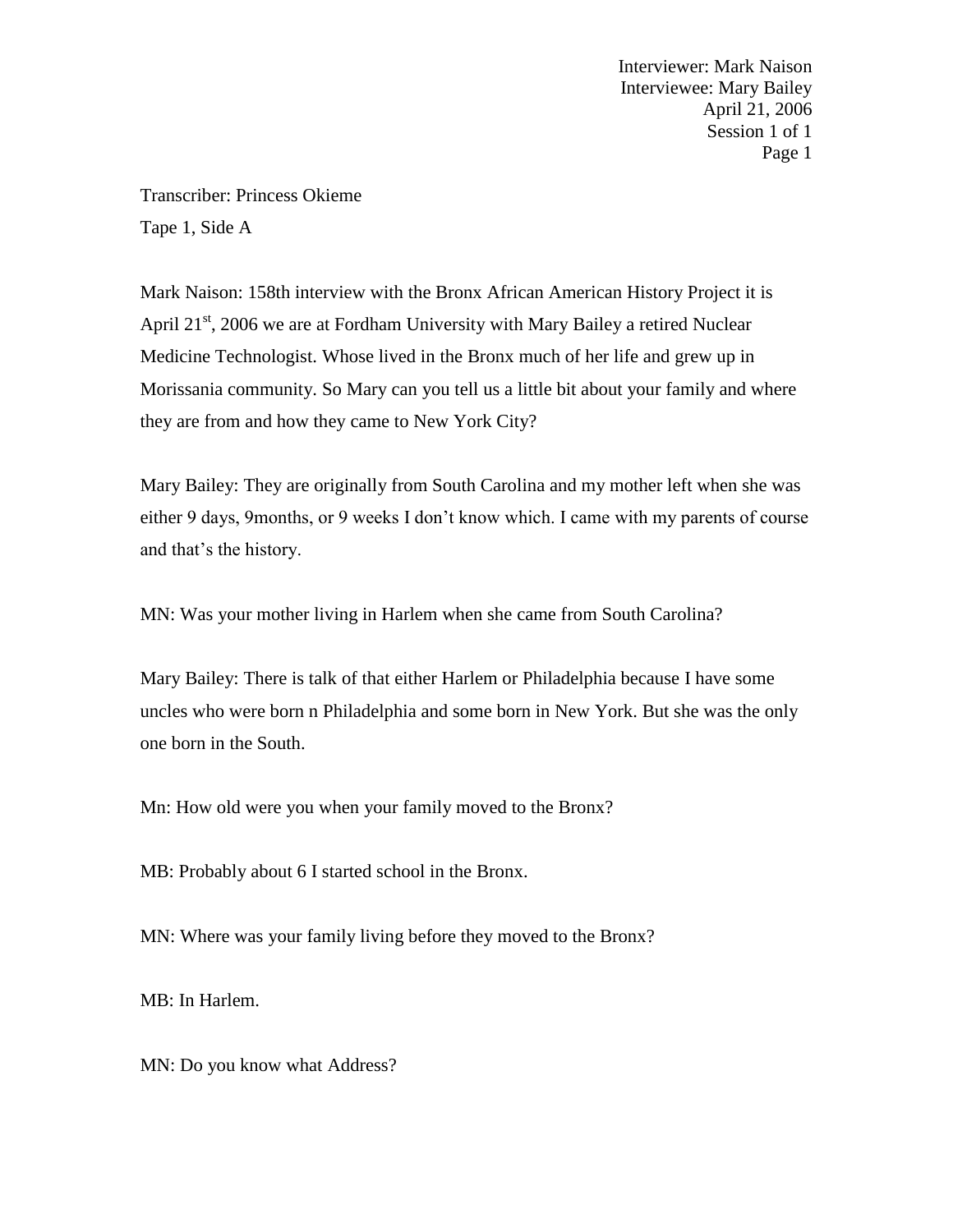MB: I don't know the Address but I think it was 138 Street.

MN: How did they find the Bronx? Did they know other people who lived in the Bronx?

MB: I have no idea.

MN: Were you raised Catholic?

MB: Yes and No. (Laughter) my mother had a beef with the church. So she stopped going so I would kind of. I was Christian and baptized whatever and she stopped going. She stopped going because the school didn't want to take me in. Why they didn't want to take me in school I have no idea, which was St. Augustine's

MN: And where did you fist lived when you moved to the Bronx?

MB: We first lived some place on Boston Road but she did not like Boston Road so we moved.

MN: And where was the Second place?

MB: Washington Avenue where I spent most of my life.

MN: And what was the Address

MB: 1350

MN: Is it still there?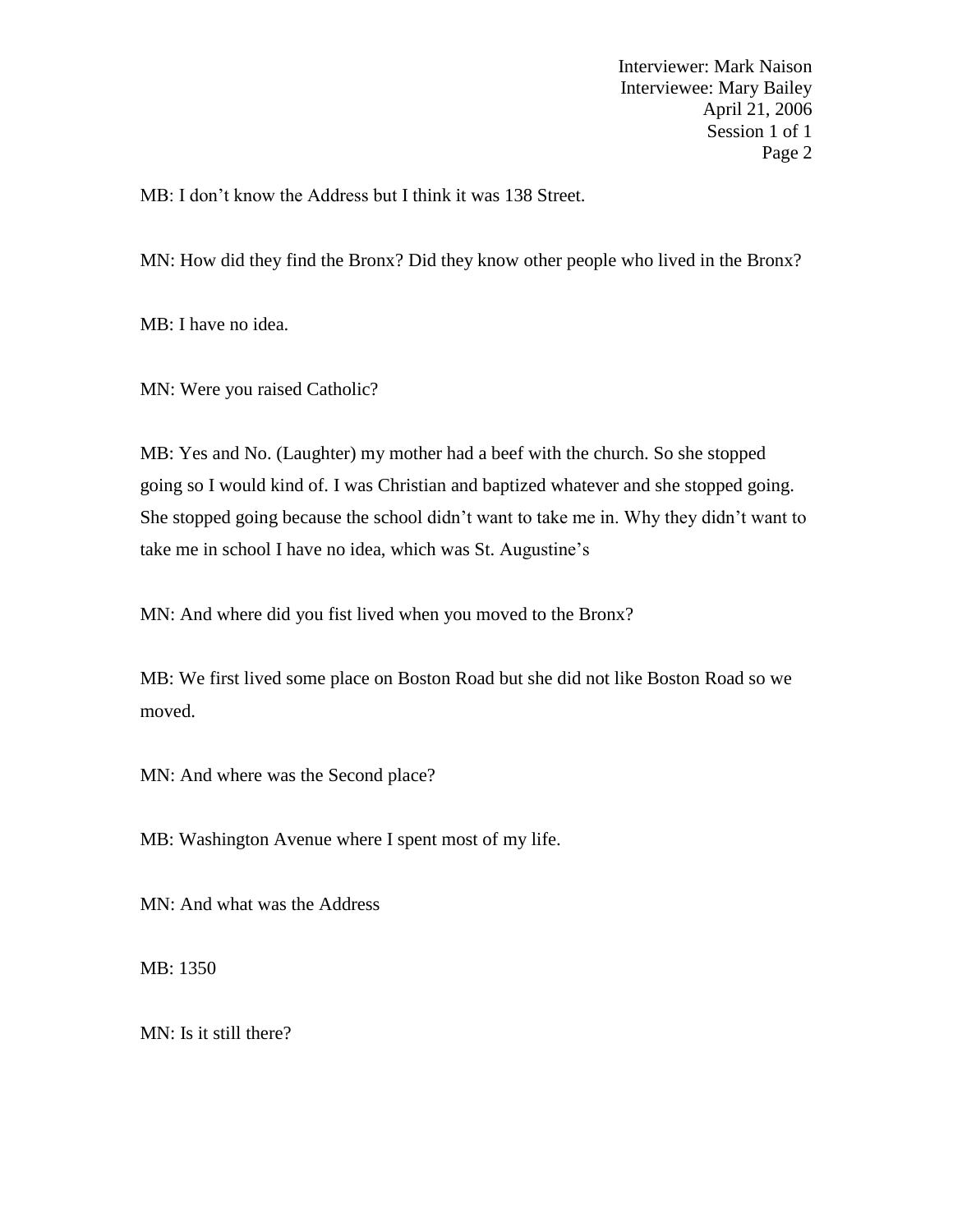MB: No its not there physically but the number is still there because its part of the housing development.

MN: What are your earliest recollections of 1350 Washington Ave?

MB: Well I was about 7 years old I guess. The one big thing that kind of sticks out is that my mother worked at a pickle factory around the corner and so did my neighbors. My neighbors had a daughter. We are still friendly. The daughter was going to be 10 years old and I was about 7. Her mother made her invite me. I didn't want to go because I was a little skinny kid and everybody use to pick on me. So I figured that everyone would pick on me. I was right. But from that point I developed a friendship with the daughter.

MN: There was a pickle factory and what was the name of the company?

MB: Let me think I think it was Shumens. It's now a supermarket. It was 170 and 3<sup>rd</sup> Ave.

MN: And this was right down the block so it was--

MB: It was around the corner. Actually where I lived was between 169 and 170 and we were smacked dead in the middle of the block.

MN: What was the structure like? How tall was the building?

MB: My building was 6 stories, glass things on the door, and curtains to the door. It was a nice building.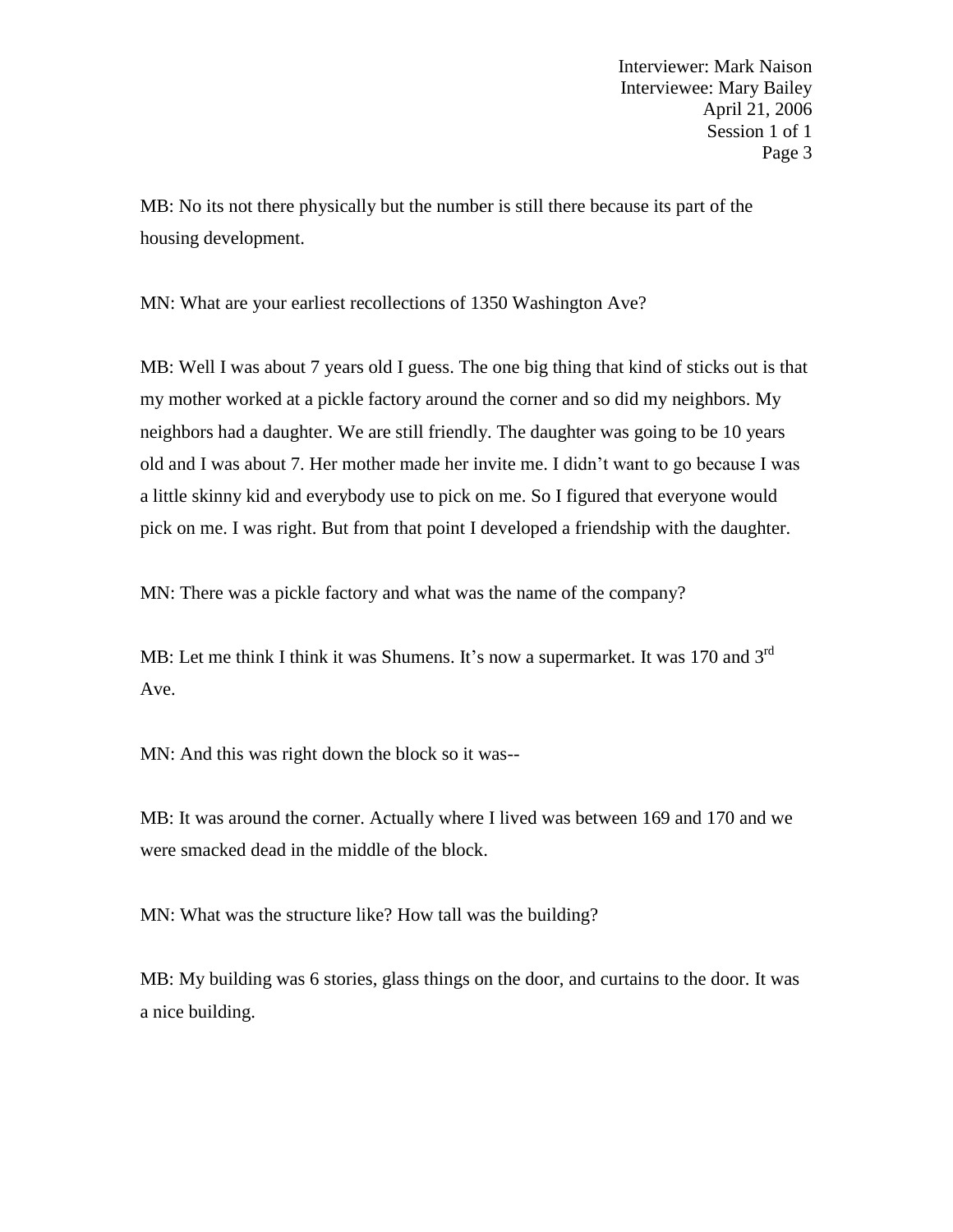MN: Was there an elevator in the building?

MB: No elevator. It was a walk up. It was marble.

MN: How many people were in your family when you moved to Washington Ave?

MB: My mother, my step father, and myself.

MN: So there were only three of you. Now what did you stepfather do for a living?

MB: He worked for a trucking consumer lithographer's consumer. He was truckers' helper.

MN: Was that also located in the Bronx?

MB: Now was that located in Manhattan.

MN: Now was he also of Southern extraction or is he West Indian?

MB: No. Southern. Florida. He grew up in Jacksonville.

MN: Now in terms of the people who lived on your block were most of them African? American or was it a relatively mixed area?

MB: I would probably say. When I was young I paid no attention. So everybody was everybody. But I notice there were African Americans and there were Jewish people we had a butcher shop and a couple of Grocery stores and we had different things in the area.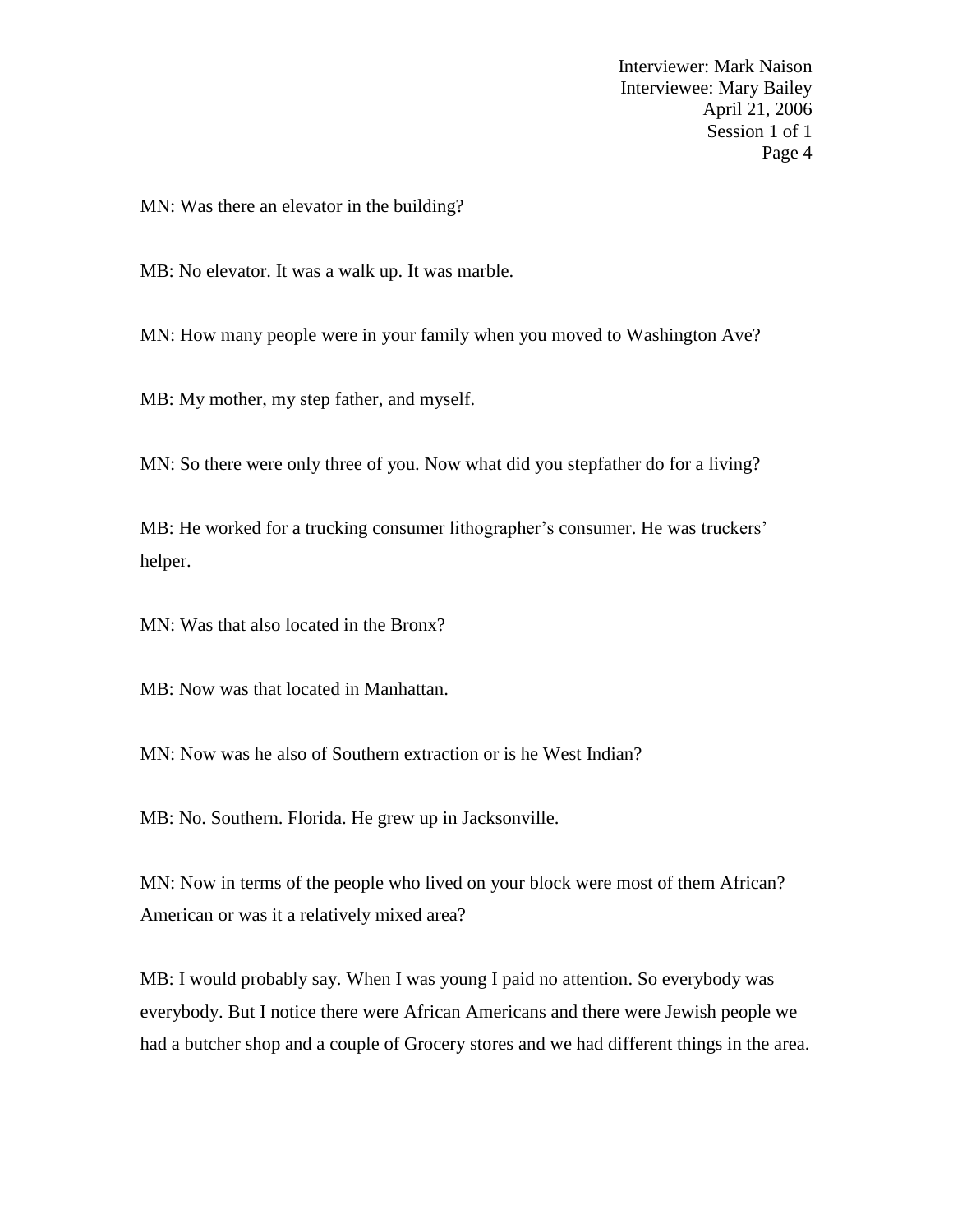MN: What elementary school did you go to?

MB: P.S.2.

MN: And what street was that on?

MB: That was on 3<sup>rd</sup> Avenue between 169 and 170.

MN: Did you like that school?

MB: I think. I guess so okay.

MN: Okay (laughter)

MB: I never thought about that. I can tell you it was a very old school at the time. When I was about in the  $3<sup>rd</sup>$  or  $4<sup>th</sup>$  grade they had a fire and half of the school burned down. And at the time we herd that half of the school was 70 years old and the other half was 45 and were are talking about in 1940 so that was a long time. It was an old school and the teachers were pretty old.

MN: Now were there any teachers that stood out to you one way or the other that made a big impression?

MB: You know really the teacher. Her name was Dorothy Timings. She was actually my first black teacher and I remember she would take the class on trips especially to the Museum and you know they have a section on the birth you know and she didn't mind telling us and explaining. She use to tell us not to say ant cause you don't have…she made an impression on me. Her teaching methods were good. I had her first as a substitute teacher part of the  $4<sup>th</sup>$  grade and then she became my teacher.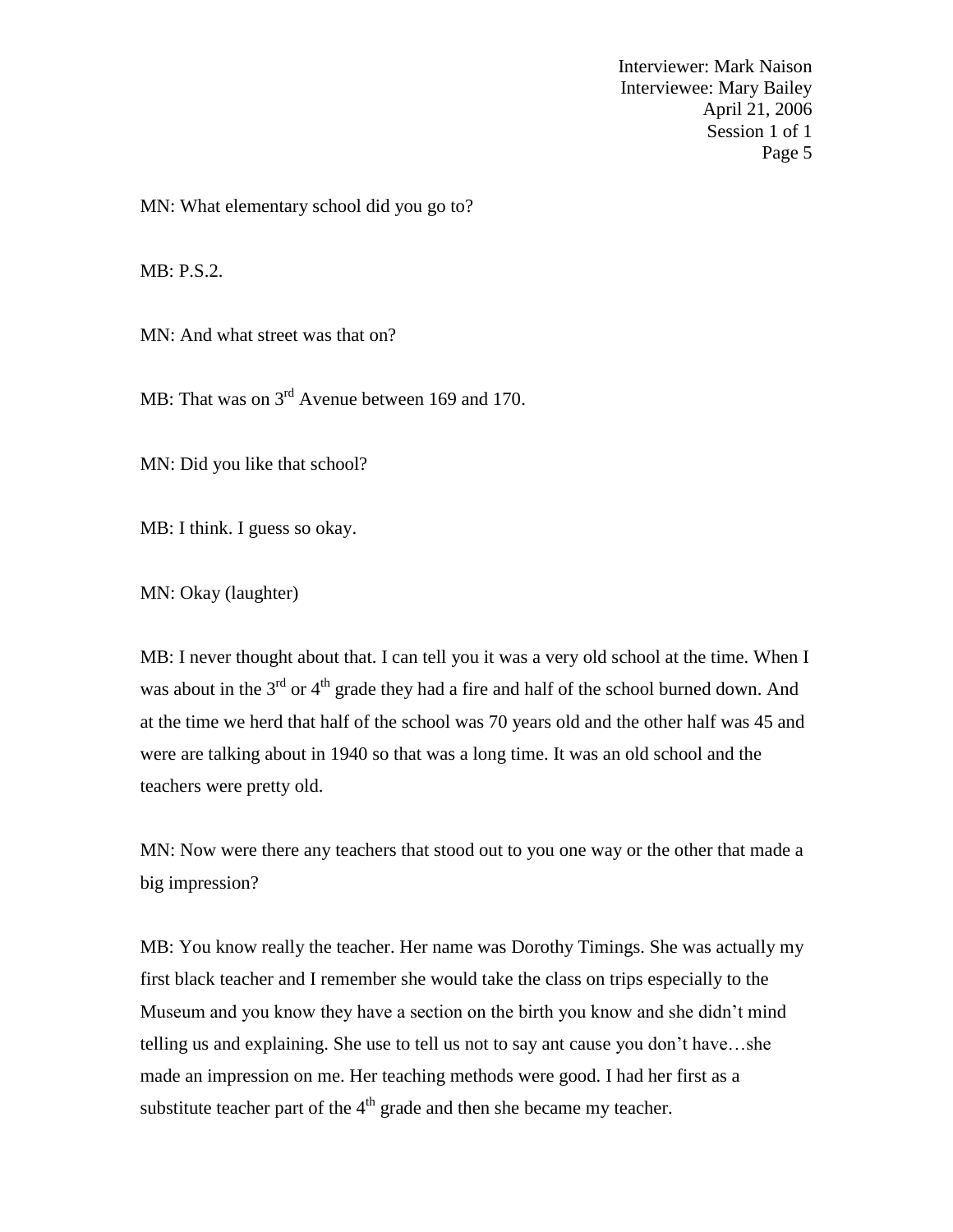MN: Now how much education did your mother and step father have?

MB: My step father probably had very little. My mother went to probably the  $9<sup>th</sup>$  or tenth grade of high school.

MN: Was academics stressed in your house? Were you expected to go beyond what your parents did?

MB: I was not pushed but my mom always bought me books. Of course books I didn't want to read. But every Christmas I got books, I got clothes, I got toys. I was the only child so I got lot stuffs. I always got the classics you know. And the only thing that was relating to educational. My mother herself was a great reader. She always read. (So far this is not so bad)

MN: What was the incident that occurred with St. Augustine church the disillusioned your mother?

MB: I don't know exactly what it is so I can only speculate. As I said I had a stepfather so I don't know whether it's because. I know she married him when I was about 7 or 8 years old. So I don't know whether it's because I was you know if it was because it wasn't my father or my color. I just leave it alone.

MN: She wanted you to got o St. Augustine's Elementary School?

MB: She wanted me to go to St. Augustine's when we moved to the Bronx because I was of school age so I went to P.S.63.

MN: They tried to enroll in St. Augustine's?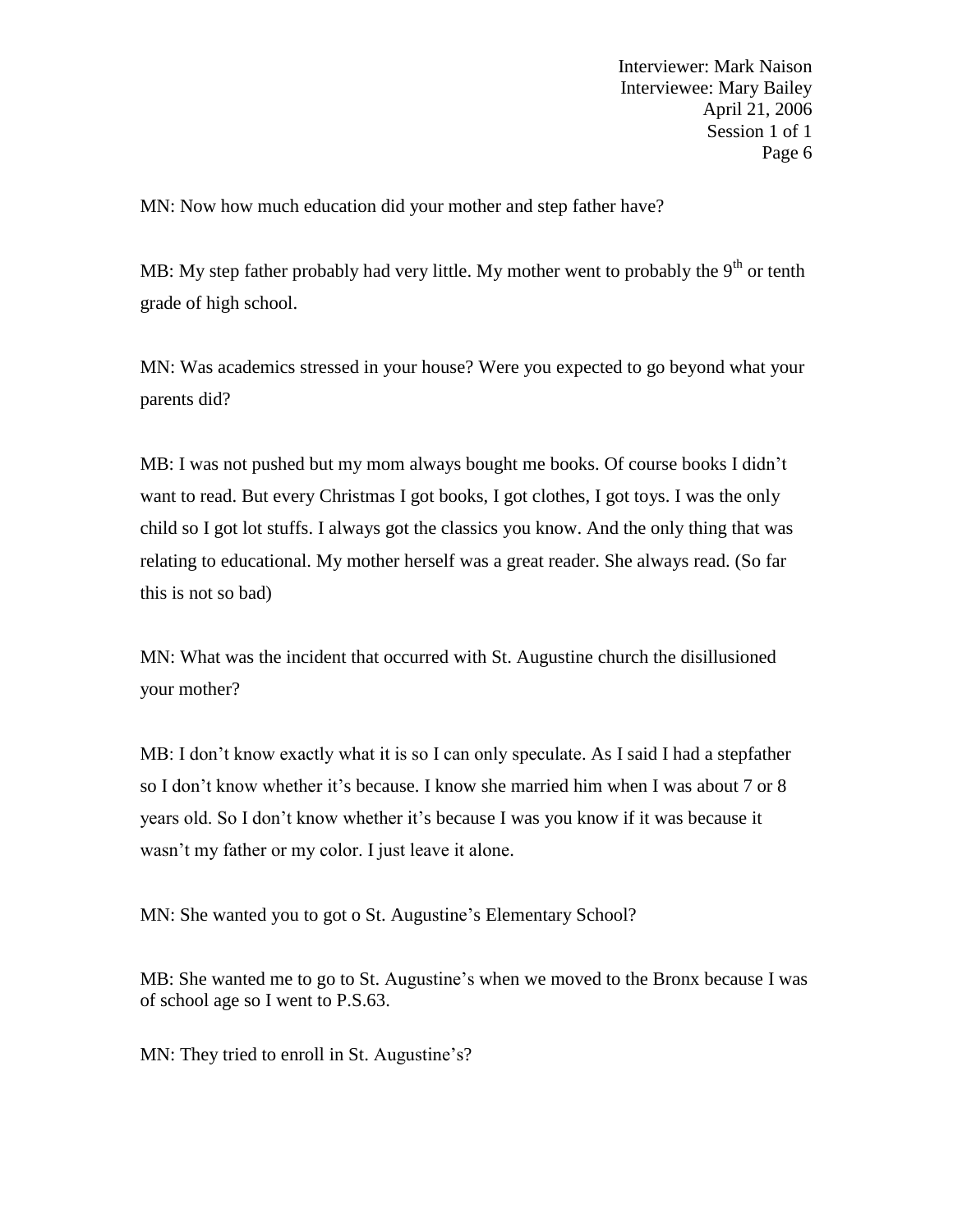MB: That's whet they told me. yes

MN: So now when your mother had you she wasn't married?

MB: Probably.

MN: So that may have been a factor.

MB: It could be. At that time St. Augustine was mostly Irish.

MN: The school.

MB: The school and probably the Church.

MN: Did you attend the church?

MB: I attended the church off and on and being a child it was a big walk for me to up with her to Franklin Avenue. Sometimes I'd go with my neighbor to the local Baptist church which wasn't for me.

MN: What was the name of the local Baptist Church?

MB: Gethesmau. I can't spell anymore.

MN: Did you ever go to the Catholic Church closest to your house?

MB: That was the closest to my house.

MN: Oh really.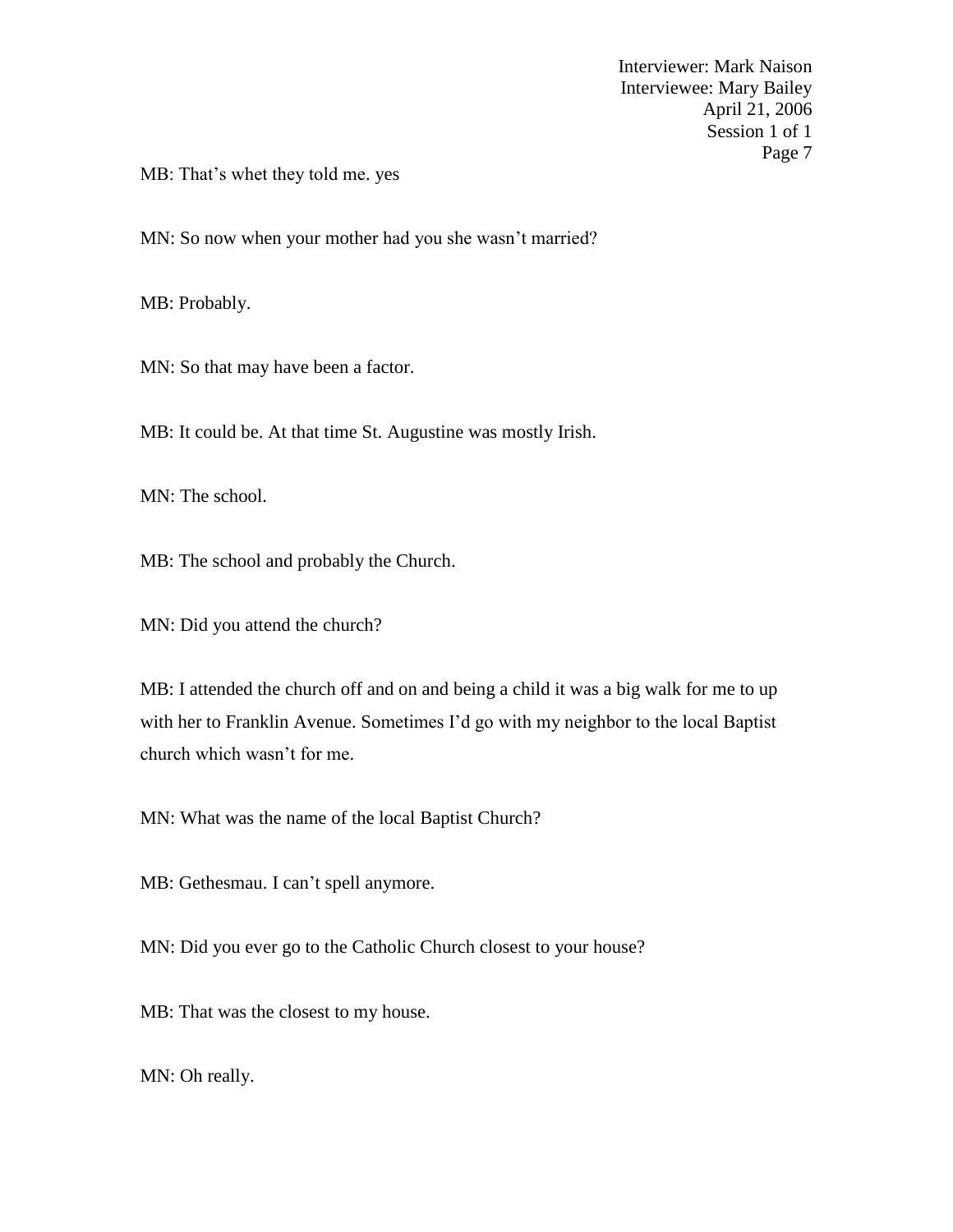Interviewer: Mark Naison Interviewee: Mary Bailey April 21, 2006 Session 1 of 1 Page 8 MB: Either way. The other one was Our Lady of Victory which is on Webster Avenue, which is that was close.

MN: Tell me a little about the division in your....

MB: It was my mother you had to understand how my mother was. She didn't mix with everybody and Brook Avenue at the time kids were known for being tough and they steal.

MN: So from your mother's vantage point the Brook Avenue kids were the ones she didn't want you to associate with?

MB: My house was on a hill. I played from there to almost the corner. I use to play with the kids in 2613 in the courthouse of the building. We had what you called a court house. I knew some of the kids in the court house and the other kids….

MN: So there was an idea of a class division in the neighborhood?

MB: Well I wouldn't say that I don't know whether it was my mother or what. My mother was funny. She wanted to know where I was I didn't roam.

MN: She was very protective.

MB: Yes she was very protective of us.

MN: Yeah. I was an only child with protective parents who watched who I played with and what I did very closely.

MB: So they still did you dirty. (Laughter)

MN: So her ides was the Brook Avenue and Webster was kind of off limits.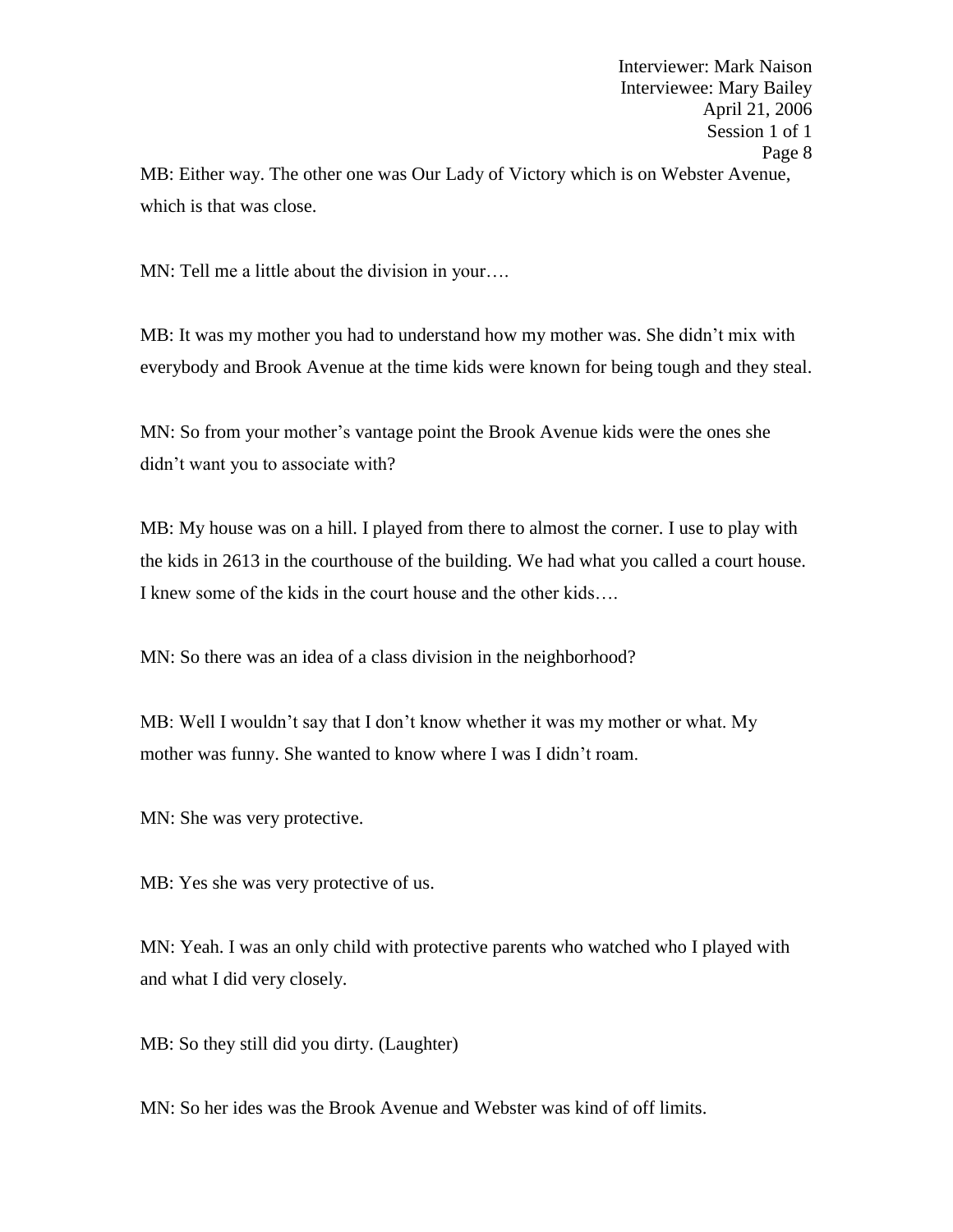MB: In fact maybe she didn't know anybody on Webster venue either. I know she had a good friend that lived on 160<sup>th</sup>. In fact she is still alive.

MN: Now was P.S.2 tracked by reading and math scores things like that.

MB: I guess we took test. But I don't remember you know. I was a fairly good student maybe I remember the teacher in the third grade. She probably didn't like me because she didn't skip me. She graded me on my math. She used to tell my mother that I had holes in my clothes and my mother said my daughter doesn't have holes in her clothes. But um it was okay I didn't get skipped.

MN: Now was music an important part of your household did you mother and stepfather listen to music much?

MB: Yeah they listened but I paid no attention to it. They listened to like Jimmy Rustling. I kind or remember that name.

MN: Mostly Jazz?

MB: You know jazz, they had some Charlie Parker and Billie Estane and somebody named Billy Bird a white guy. I think he was probably a Jazz musician. But they had records but I never paid attention because I wasn't interested.

MN: Now you weren't that interested in music. What about when Doo Wop and things like that?

MB: Well that's a different story. I was actually crazy about the Paragons and Sam Cooke. In fact I had them before I don't know what happen to them. Most of them I had and I tried to remember. I think it was the 5 keys or something I don't remember.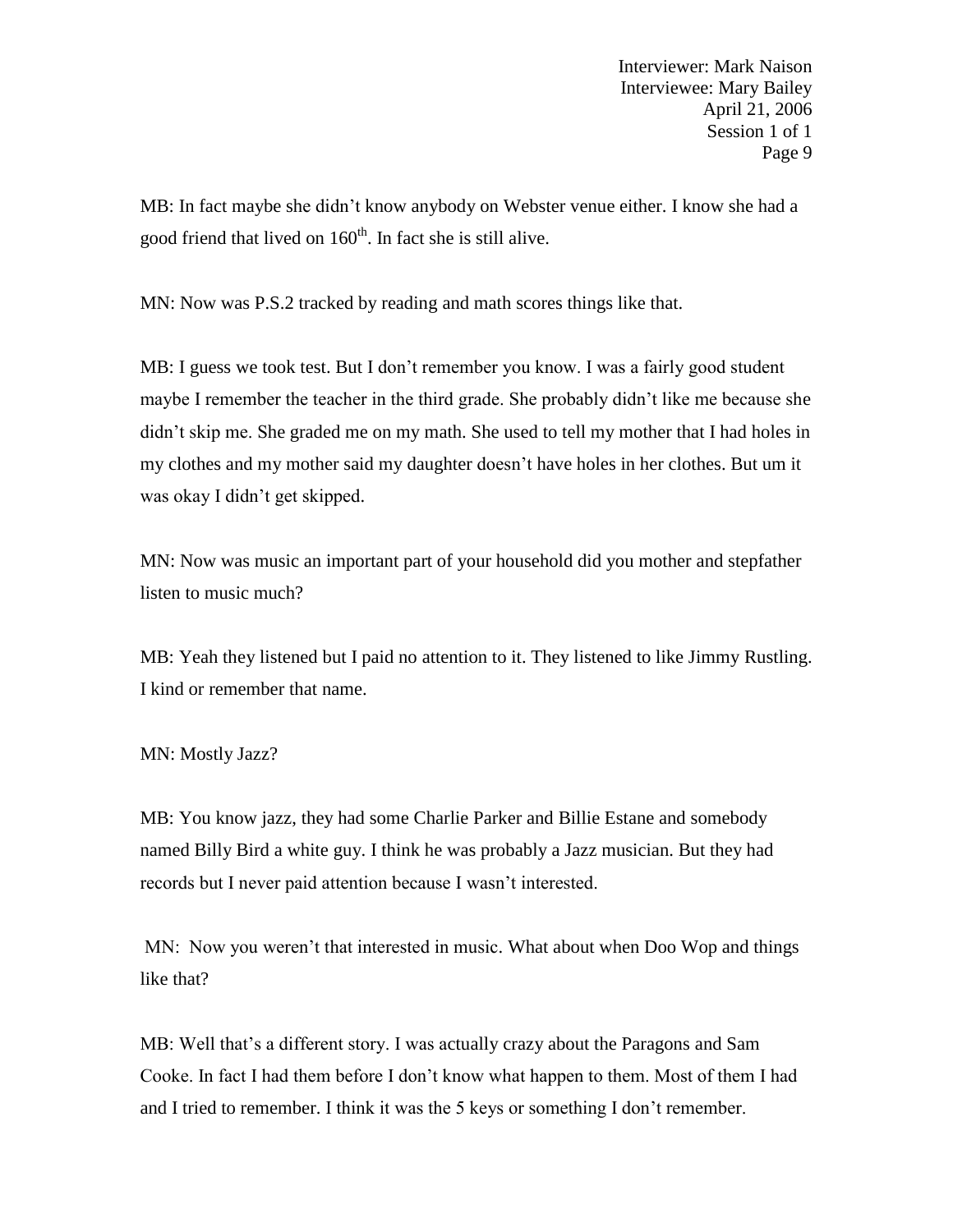MN: Did you have any music instruction in school?

MB: We had art programs. We had time for art and a time for music. So we listen to music. In Junior High school 55 they had an art class for students who could draw and they had music class.

MN: You went to Junior High school 55.

MB: Which is better known as Benjamin Franklin Junior High School.

MN: Now where is that located?

MB: St. Paul's place on Washington Ave. I have pictures well have a picture a semi picture.

MN: So that was also in walking distance.

MB: All my schools were in walking distance. So I had no problem. My mother took me to school for a long time.

MN: So her hours allowed her?

MB: Well actually my Great Grand mother was still alive my great grandmother would take me to school until one day I said I could go by myself.

MN: Now where did your great Grand mother live?

MB: She lived in the same building but on the top floor.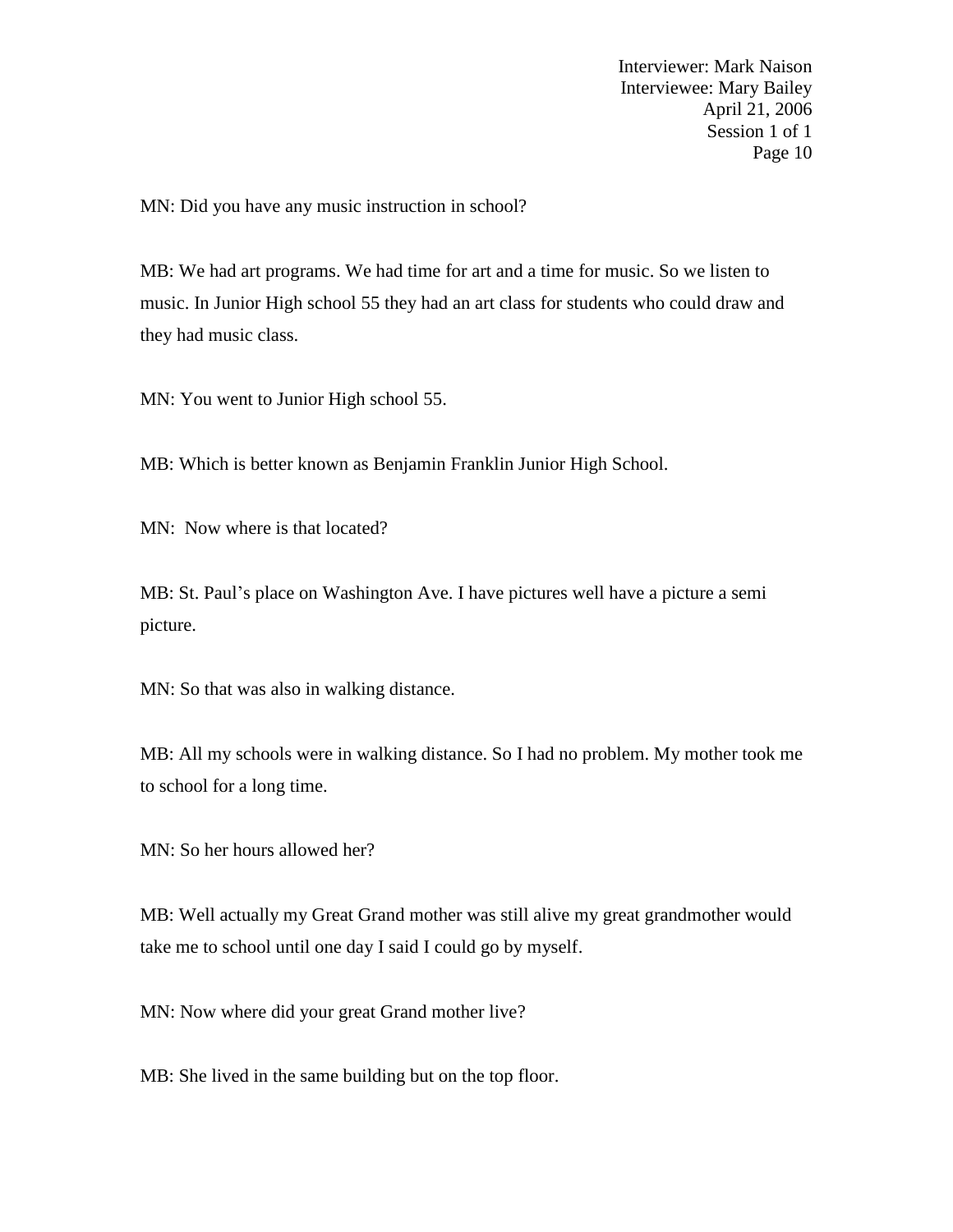MN: So how many apartments of your family were in that building?

MB: Two. That much I could answer. Probably three. I'm trying to think of the numbers on the apartment. It was a very well kept building.

MN: What was the neighborhood street like? Were you allowed to play in the street with the other kids?

MB: Yes I was allowed to go down and Play yeah I played with them but I didn't go too far.

MN: What sort of games did you play in the street?

MB: We use to play Red Rover. See we played street games. These kids don't know anything about street games .We played Red Rover and the Grass in the Sally in the alley or something stupid like that. Kicks and can. What's the one when they jump on…..?

MN: Johnny and the pony.

MB: Yeah something like that. See I was very delicate I didn't play things like that I was just about yeah tall so I had to watch. We jumped double dutch, straight rope. We played ball a game called Wall. Do you remember? I don't know if you do. You have a circle and you have the countries and you declare war. I don't know but we use play that was. When we got into Jr. High School we got into hands games.

MN: Did you ever go to the movies? Was that a part of your?

MB: I went to the movies. I went to usually the Fin Way. Fin Way was in Claremont Parkway. And it was on Claremont Parkway.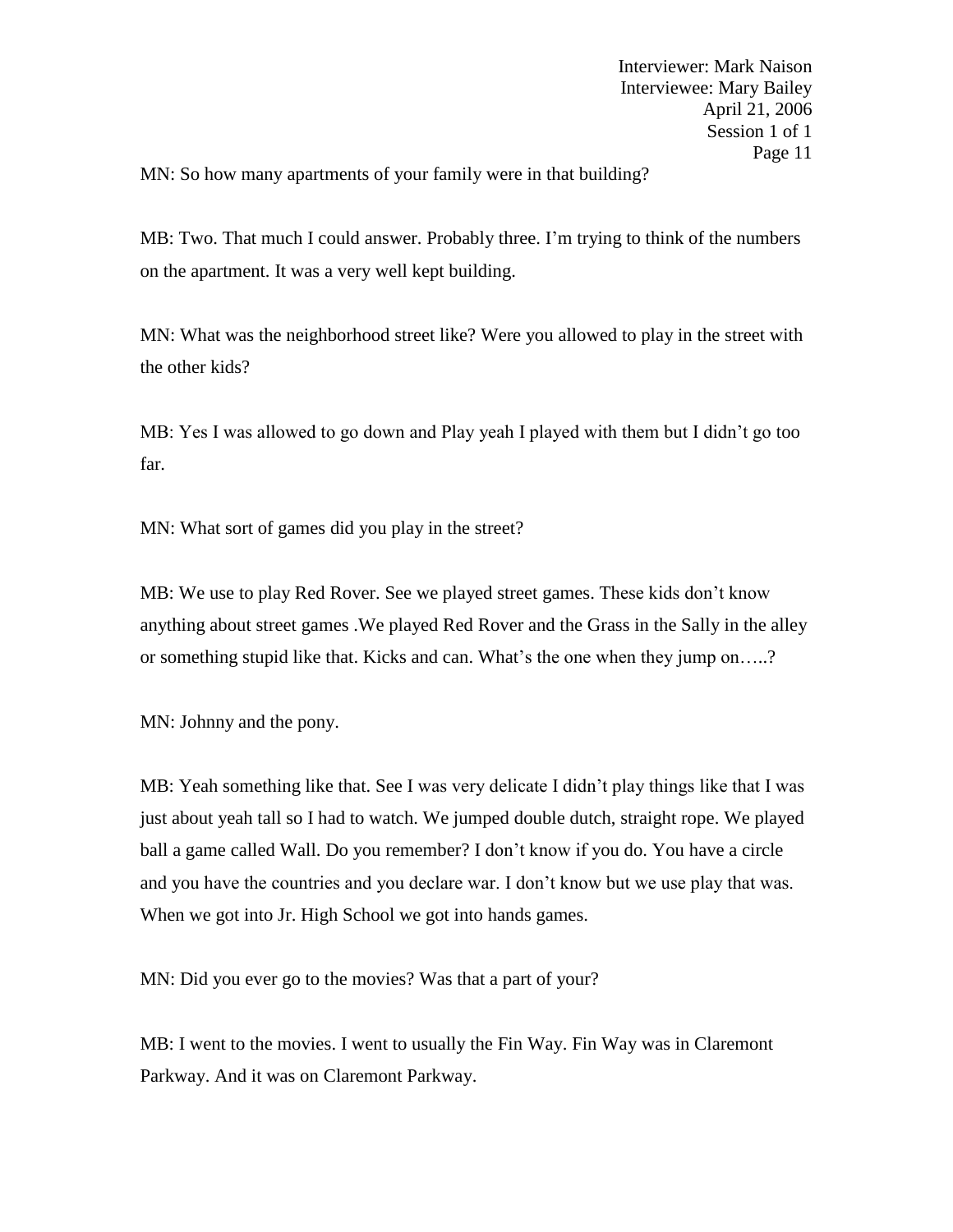MN: And about how many blocks was it away from your house?

MB: About four five blocks.

MN: Right and that was the neighborhood theatre?

MB: That was the neighborhood theatre. Sometime I went the opposite direction. I went to King one of those.

MN: Your family ever go up the hill on Boston Road when your family were living down on Washington?

MB: We might have gone up there but I wasn't going up there.

MN: So most of your time was spent in the neighborhood?

MB: In my neighborhood in my little circle of my friends.

MN: Now was the school multiracial or was it mostly African American?

MB: My Junior High School which is really falling apart it was multiracial. It was African American, it was Hispanic. Then it was mostly Puerto Ricans. And then we had some Jewish.

MN: Did people get along with each other pretty well or was there tension?

MB: I don't remember any tension at all .You know.....

MN: Did you grow up with an acute consciousness of racism as a factor?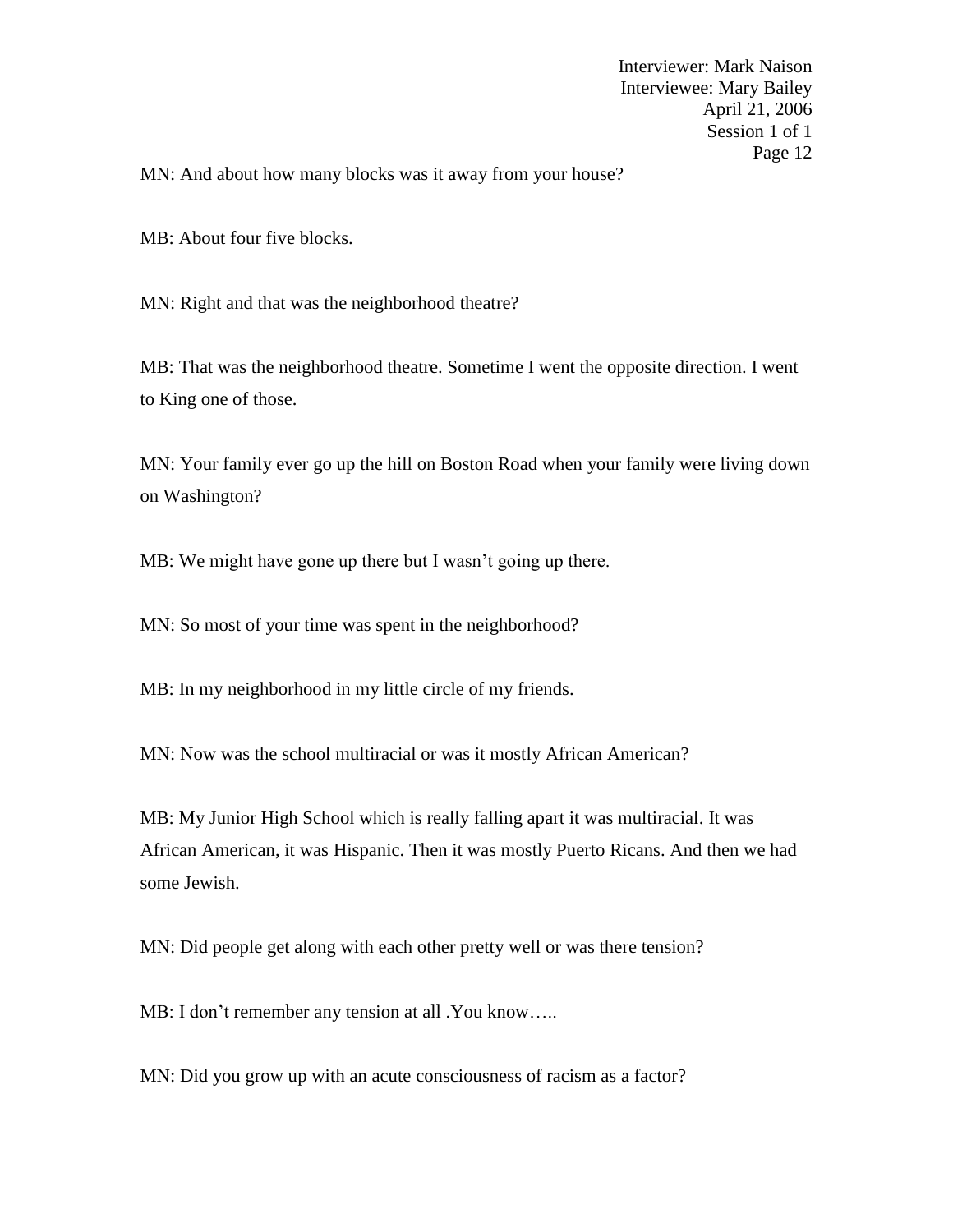MN: No not really. I remember it was a Sunday and we all got dressed we were about 14 years old and we went down to see a movie on Broadway and we stopped in a army shoes and he waited on everybody but us. So we finally walked out and it wasn't until we realized that he wasn't going to wait on us. That was in Manhattan. But here I didn't really notice that. Because one of my good friends was a girl named Margie Night. I was allowed to go to her house and she came to my house. I don't know what happened to her but we were friends. In fact, I have some pictures from 55 and the pictures I have from 55 are of my 9th grade class.

.MN: Actually if you want take them up and hold them up for the camera.

MB: I can't really hold them up because they are falling apart.

MN: Oh! Okay.

MB: I have these are small pictures. It's my two Jr. High and elementary school pictures They really starting to fall apart. This was a 9th grade picture.

MN: Yeah I see what you mean.

MB: This was the picture of the teacher.

MN: And where was this park?

MB: This was Pelham Bay.

MN: You went on a field trip?

MB: There's Roselyn Couric.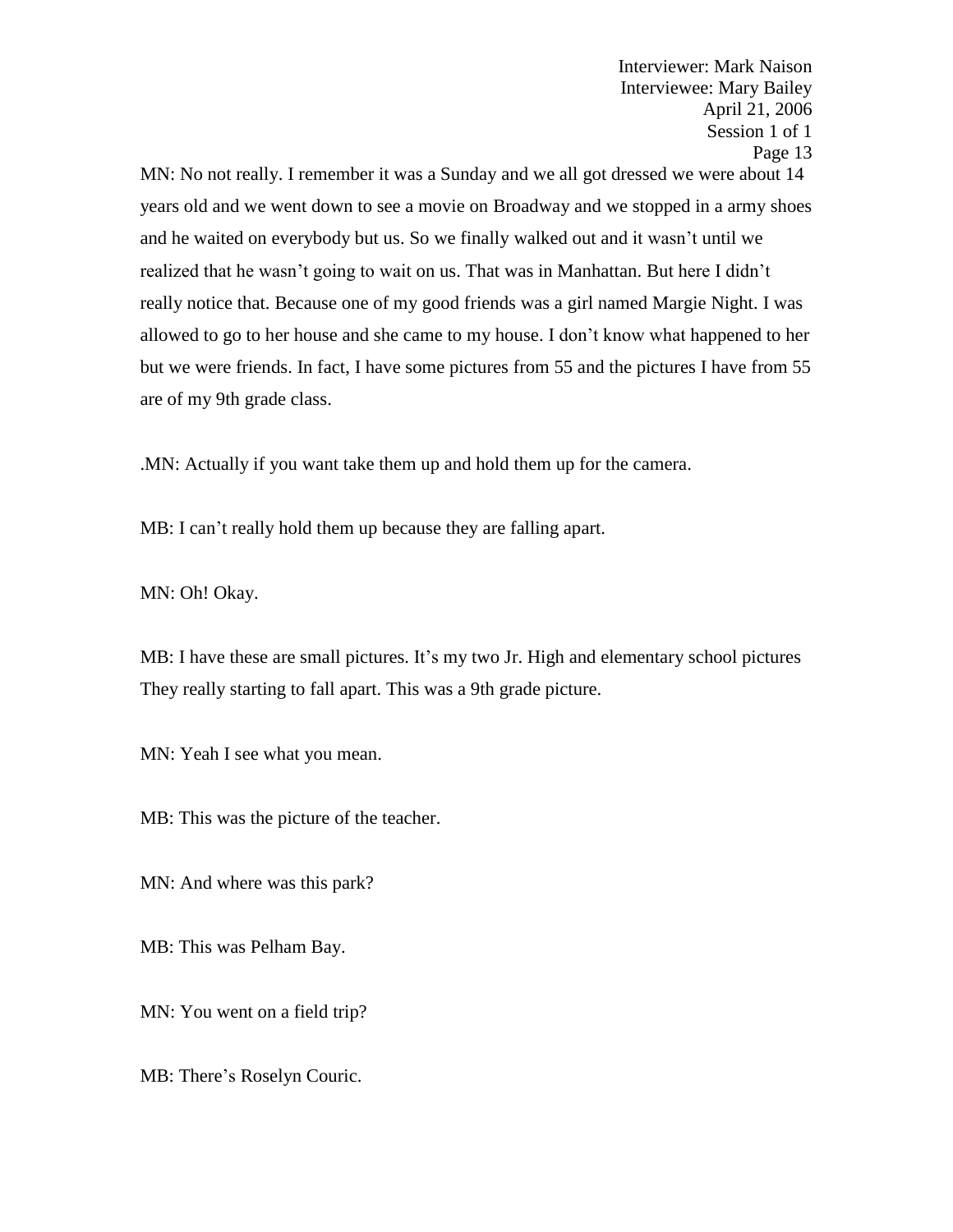MN: And this is from Jr. High School 55.

MN: And what year is that 1952?

MB: That is our graduation Pin and I have…. these are the only pictures I have. This is 55.

MN: Wow and that was like a memory book from 55?

MB: We use to call that the autograph book and I have one from P.S2 also.

MN: Autograph book and people signed?

MB: People sign them. Where is the picture? The picture is usually in the Beginning I found it last night. This is the School.

MN: Wow! It still there? Junior High School 55 on Claremont Park.

MB: Wow! No it's on St. Paul Place and Washington Avenue.

MN: Ok Right.

MB: Yeah and this is the Principal.

MN: Simon Miller. OK!

MB: And this is P.S 2.

MN: And P.S 2 is not there anymore.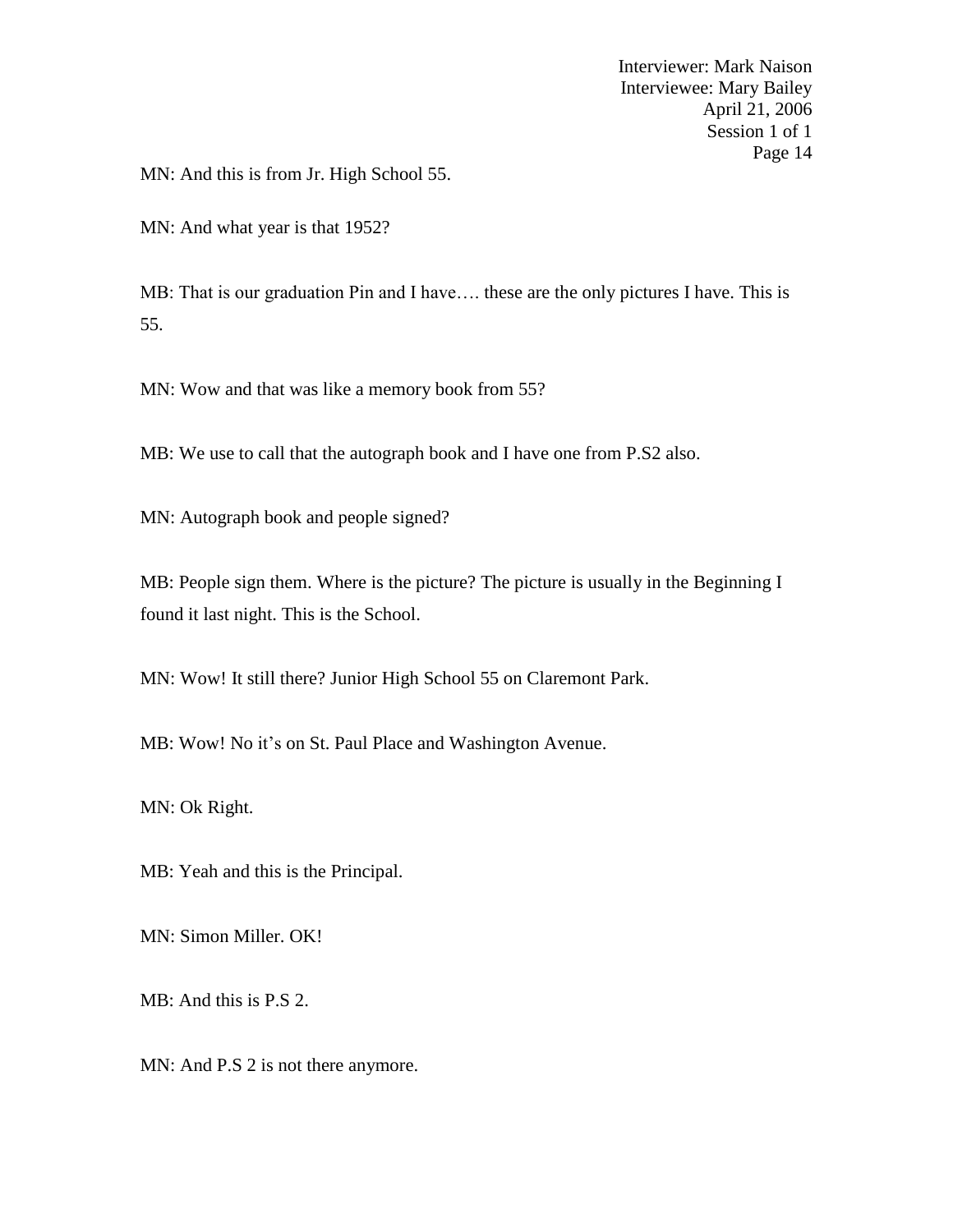MB: No it's gone. That was the old that was in the winter time.

MN: And the Principal was Chef. Now how did you end up going to Theodore Roosevelt High School?

MN: Now you're bringing the racial policy which I didn't realize at the time. I was on my way to meet Colin Powell. He did not know but we would have been in the same class. But I was on my way to Morris and at the last moment they open up Junior High School 55 too. On the corner of Fordham and I ended up there. And I also found out recently that a friend that went to 22 I think some place. It was some place near Boston Road. Oh P.S 10 the same thing happened with them so they were giving. I had no problem.

MN: So you went during a time when there were very few Blacks?

MB: Very few Blacks were there.

MN: Now you went into a career when science was apart of it. Was science an interest of yours in school?

MB: Yeah. In fact, it was a teacher I had in Junior high School Mr. Shea. And he took us to St. Barnabas. The Hospital. St. Barnabas at the time was St. Barnabas Fort Lee and Curable Disease. Something like that. And we went on a field trip there. We went up the stairs and they took blood and stuff. And they took my blood and gave me my blood type. And I said that's interesting. And I always had an interest in science. It was probably my best subject. And I really wanted to be a hematologist or hematologist tech and when I went there I made up my mind that I wanted to do that. But I found out something when I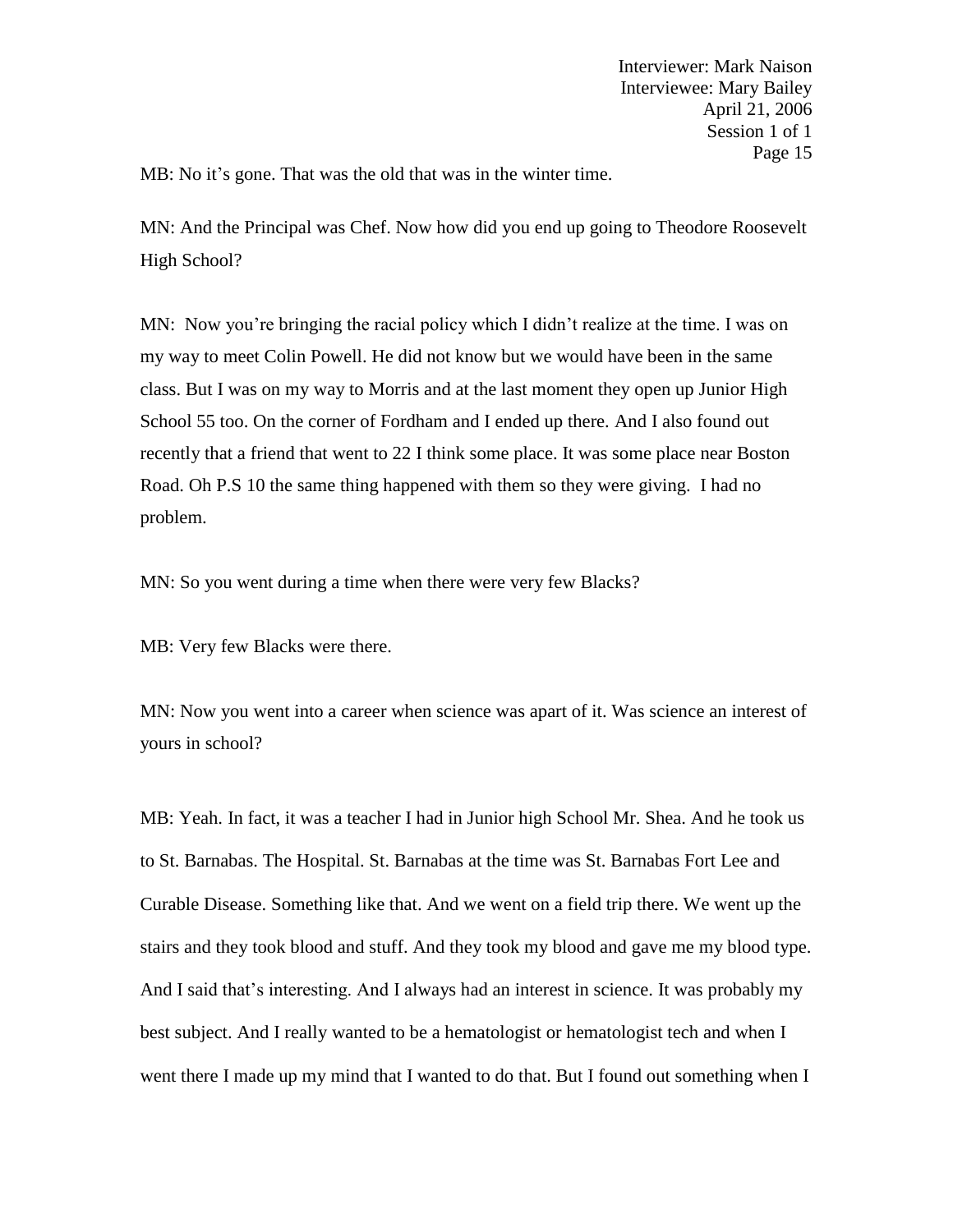Interviewer: Mark Naison Interviewee: Mary Bailey April 21, 2006 Session 1 of 1 Page 16 graduated from Hunter. IT was hard for a black woman to find a job because remember this was the sixties.

MN: Wow so you went to Hunter College. So you went to Roosevelt, to Hunter. So you must have done very well in High School.

MB: I did well.

.

MN: In those days Hunter was really hard to get into.

MB: Yeah. This was before Open Enrollment.

MN: This was closed enrollment

MB: If they thought you had the potential and your grades were pretty close and not quite what they wanted they gave you the opportunity. You had to prove yourself. I proved myself and all my friends. The thing is when I went to Roosevelt I did find racism. There was a Math teacher and they give this test. And math use to make me cringe and shutter and. Now I don't have a problem with it well not too much. And he told me you will never do math you'll have to take general math. And I said I don't want to take general math. He told a friend of mine also. And she was an excellent Math student. Well I proved him right and she proved him wrong. So I took it over and proved him wrong because I was just nervous. If I didn't, I would not have ended up with my academic Diploma which is what I wanted because I knew I was going to go to somebody's college.

MN: Now were your parents pushing college or was this something you decided on your own?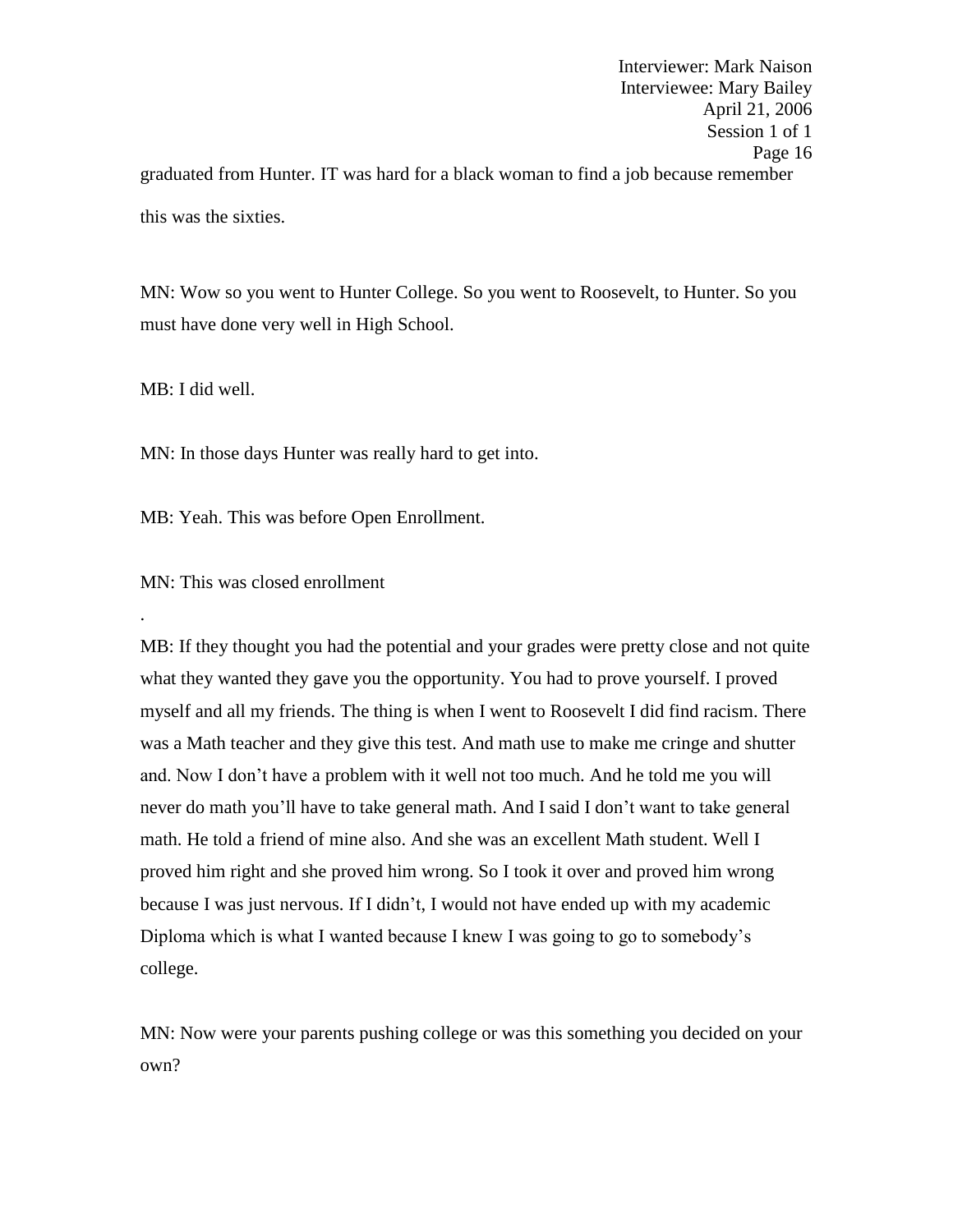Interviewee: Mary Bailey April 21, 2006 Session 1 of 1 Page 17 MB: Probably a little bit of both. I mean I know my mother would have gone to college if she could have gone to college. I was always kind of bookish. I just like to read. The only thing I particularly did not like was math. But I liked everything else I did my math and I didn't realize until I got to Hunter that I had teachers who made me afraid of it. You know afraid to make me use my power .You know. But Science was my best like Biology. I majored in Biology and minored in Chemistry. I really thought that I was bright.

Interviewer: Mark Naison

MN: Now how did you get to Roosevelt from your apartment?

MB: The third Avenue route.

MN: You took the train?

MB: Yeah 10 cents.

.

MN: Ten cents and how long did it take?

MB: About maybe 15 or 20 minutes.

MN: Did a lot of your friends from the neighborhood go to Roosevelt? Did you go like in a group from the neighborhood?

MB: I'm trying to remember. I know Joanne Makims went with me. Joanne went I think I know her sister went the year after. Not too many because I don't know because the school system was a little different. AT P.S. 55 they had 9-1, 9-2, 9-3, 9-4, 9-5 was the borderline. Because 9-3 and 9-4 was the music and art classes. They were usually made up of kids that were kind of smart or suppose to be smart. I was in the worst 9-1 class they ever had.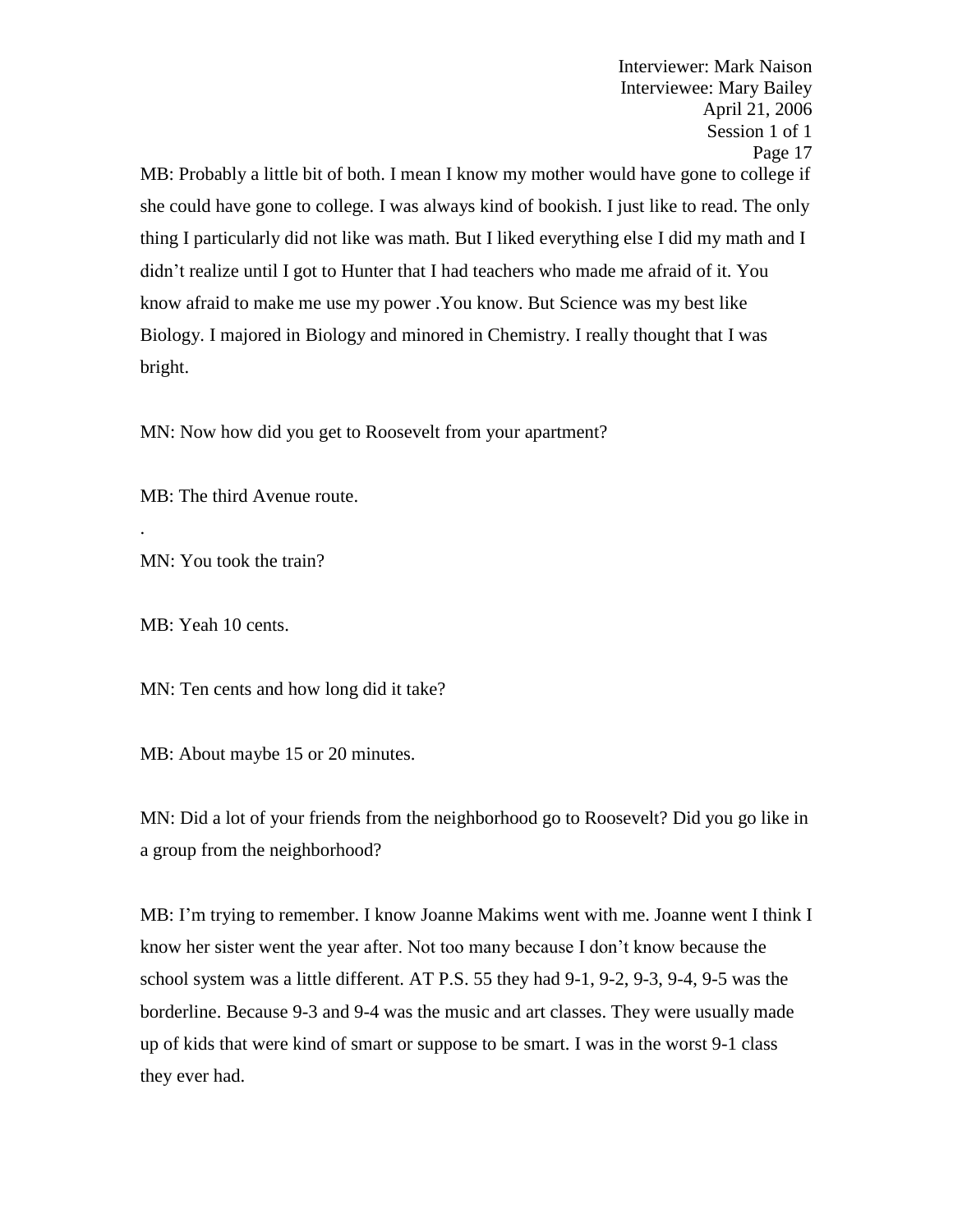MN: Right.

MB: I mean we were smart but us just mischievous. And then you had all the other kids and these kids generally went to vocational school.

MN: Now was the tracking in the school did it coincide at all with racial lines were there like more black and Puerto Rican kids in the 9-8 class than the 9-1 class?

MB: It could be but I don't remember.

MN: It wasn't something that leaped out at you?

MB: IT didn't leap out at me. I just figured that they were a little slow. And usually when you got the end 9-9 and the 9-8. One class would be all girls and one class would be all boys because these were the kids who were unruly in school.

MN: So they took the toughest kids and put them together and then if it didn't work they sent them to special schools.

MB: Which was I don't know how fair that was either.

MN: Did you know any kids from your neighborhood who went to the Special schools. I guess they call them the 600 schools?

MB: No not the… they didn't go to the 600 schools they went to the vocational high schools.

MN: What were some of the names of the vocational school that the tough kids went?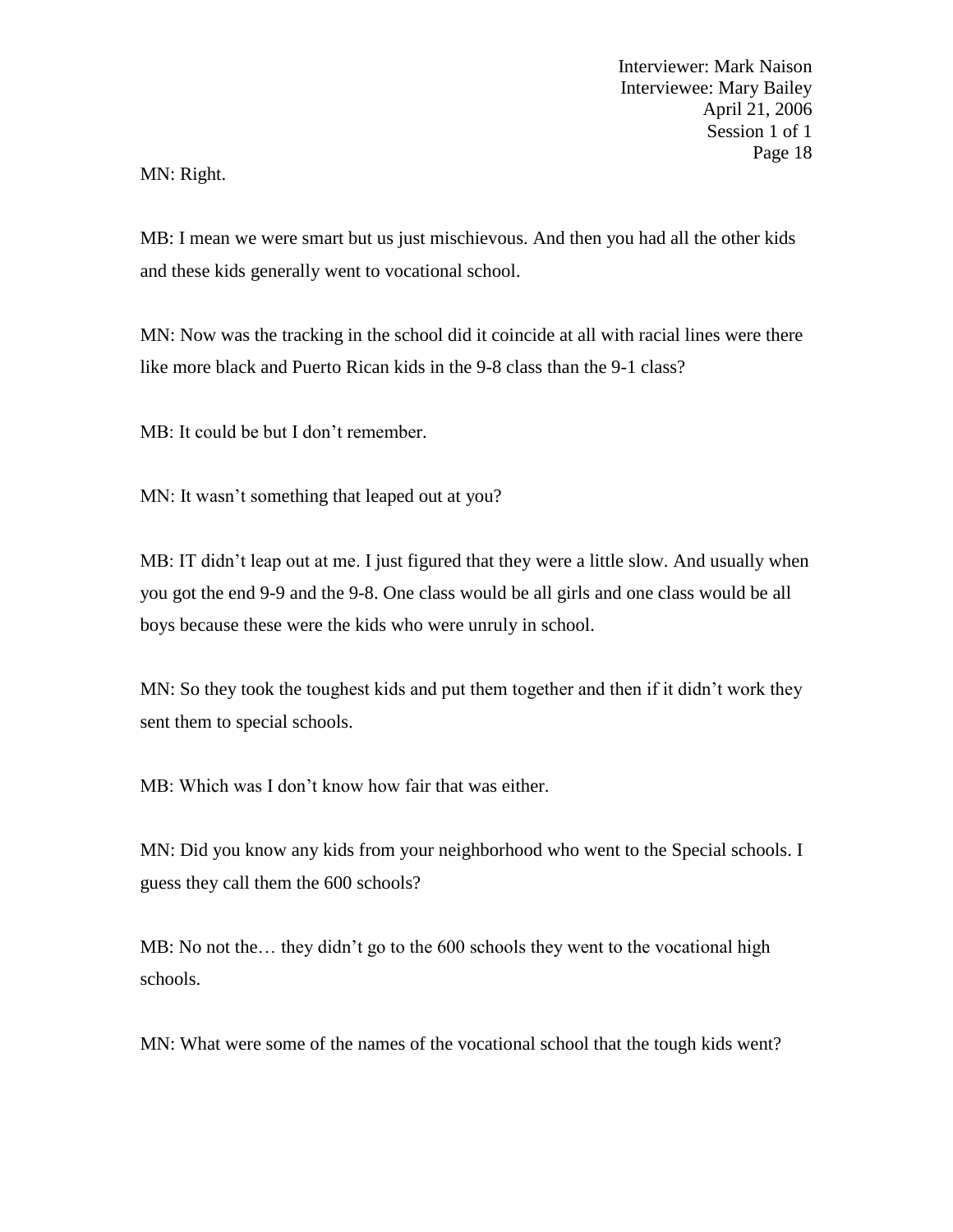MB: I just I didn't say it was for tough kids. I'm just saying kids you know that went to Dodge, Automotive Trades, which is Fashion now I think and they had Central Commercial because that had to do with typewriters and that wasn't my thing. I'm trying to think of some of the other schools. This was a long time ago. You talking about over 50 years ago you know that right.

MN: That's the idea. When you were going to High School was music a big thing? Were a lot of kids like singing in the hallways or that wasn't?

MB: You didn't sing in the hall ways are you kidding! They didn't sing in the hall ways you were out of class.

MN: Right. So the school was pretty disciplined?

MB: Roosevelt was pretty disciplined. But there were one or two instances and there were probably racial incidents. But I was not involved because I was not friendly with everybody else. I had to state my own ground. Because I remember there was some kind of fight and it was between a white girl and a black girl. What happened I don't know? I mean everybody did the same thing. Everybody went not me into the bathroom and smoked.

MN: Was there a particular of style of dress or walking the tough kids like had you know. Like somebody your mother would have disapproved let's say. How did they dress that was different from you?

MB: If somebody had a real tight skirt my mother would say hey who she why is she dressed like that? We dress like with the poodle skirts and the sweaters all backwards and the brocks and stuff. I just remember that.

MN: Now did you go to any dances when you were in High School?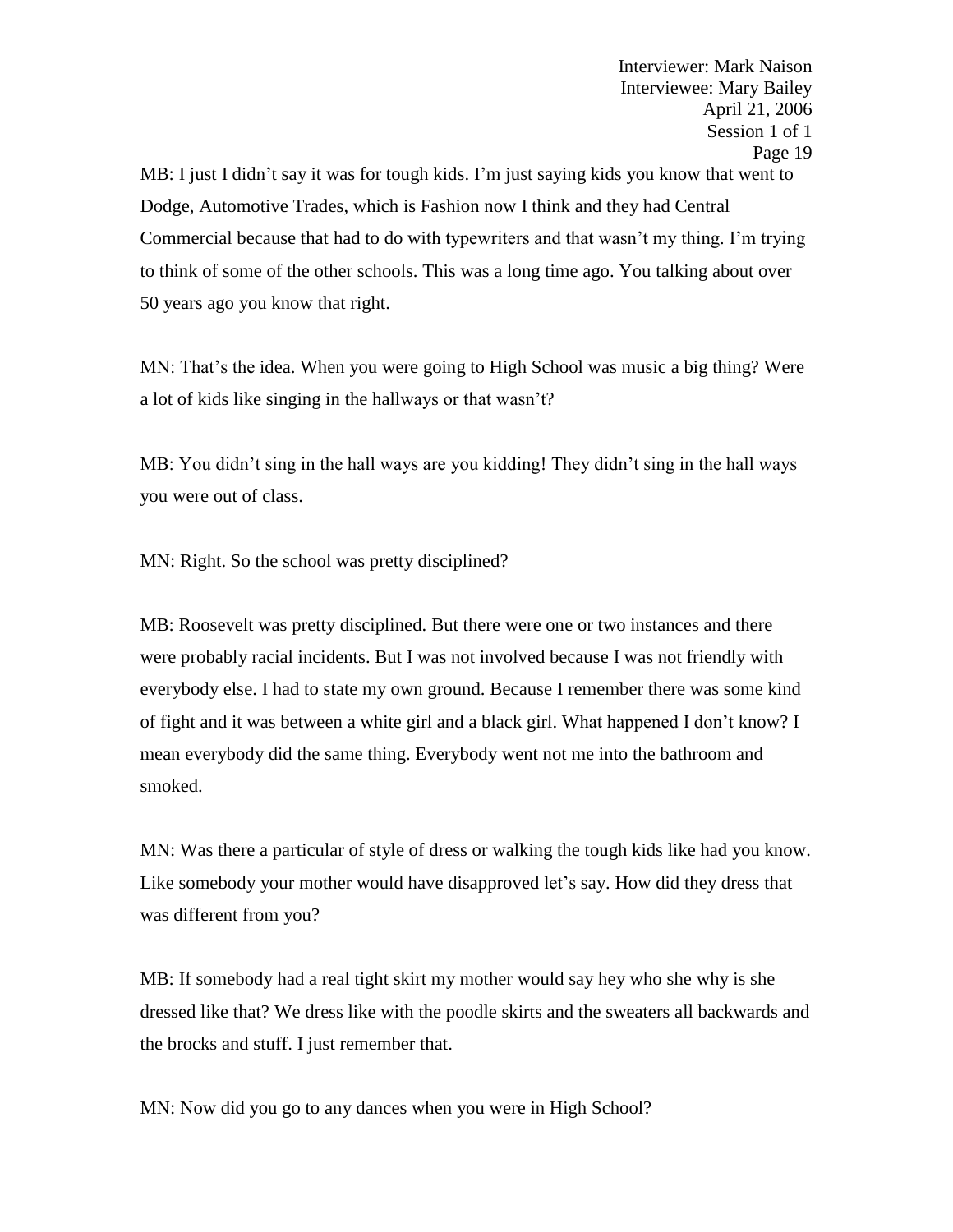MB: We use to go to St. Paul's.

MN: St. Paul's Episcopal?

MB: St.Paul's Episcopal they use to have dances Friday nights for the local teens you would go up there I think it was a quarter or something and if they played the music. A little social. Not everyone came because these boys I think they were called the Bisquanas they played basketball.

MN: Now the Bisquanas was this like a gang?

MB: No they weren't gangs. As far as I know they weren't gangs. They played basketball they came to dances.

MN: So they were like a social club. Now were there gangs around in the 50's?

MB: There were gangs around but I didn't know any of them?

MN: Were there any examples when gangs would come to your block and cause trouble. Like just show up?

MB: I have to think about that because that's something you know. It wasn't part of me so. It wasn't foremost in my….

MN: So you pretty much you know stayed to yourself. You went to school

MB: I went to school I had friends I guess all of us that grew up together stuck together When we got to High School is when we dispersed we all made other friends and we did other things.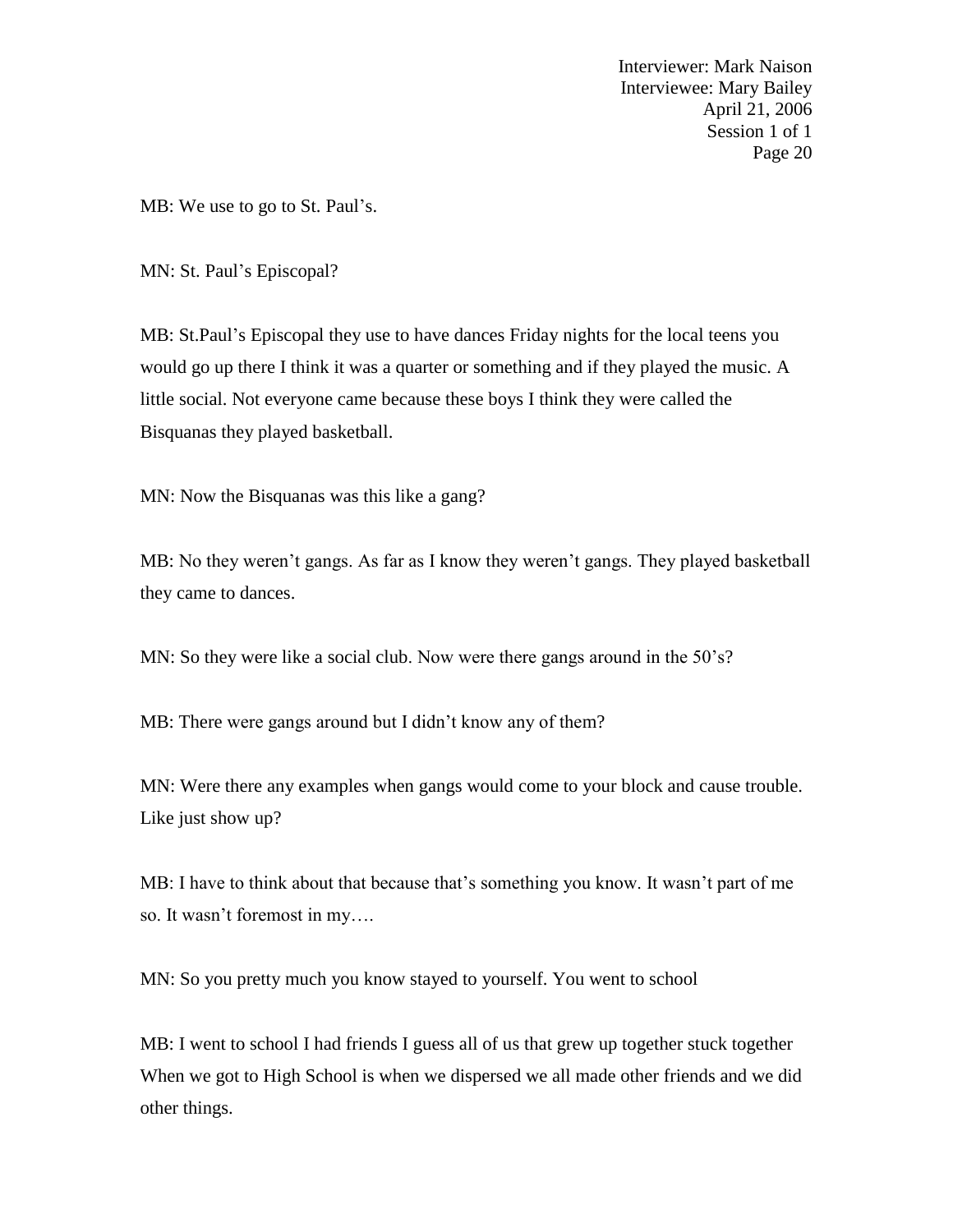MN: Did the Civil Rights Movement make mush of an impression on you when it was going on make much an impression on you?

MB: It made an impression on me but I didn't go down to. By this time I'm working and I was working at NYU I was there for 39 years

MN: So you worked at NYU Medical Center for 39 years?

MB: Yeah.

MN: Wow what was your first job at the Medical Center?

MB: I worked with Medicine.

MN: Now nuclear medicine has been around for 39 years?

MB: It has been around longer than 39 years.

MN: Really so tell me a little about Nuclear Medicine what nuclear medicine is and how you got into it?

MB: OK. Well nuclear medicine is primarily using radio active materials for diagnosis. The patient would be ingested or injected with it. And then we detect using cameras. It is a camera type device and it has evolved over the years. Because I can hear now because I would tap out but usually if I were doing your thyroid I would give you radio active iodine. I would put you under the camera .I would have a picture of your thyroid. And I got into it I had an application at NYU from Hunter on Career day or something and I called the lady up and said I need a job and every place I go they were telling me they had nothing. And she said I have two places. One place she wanted to send me up to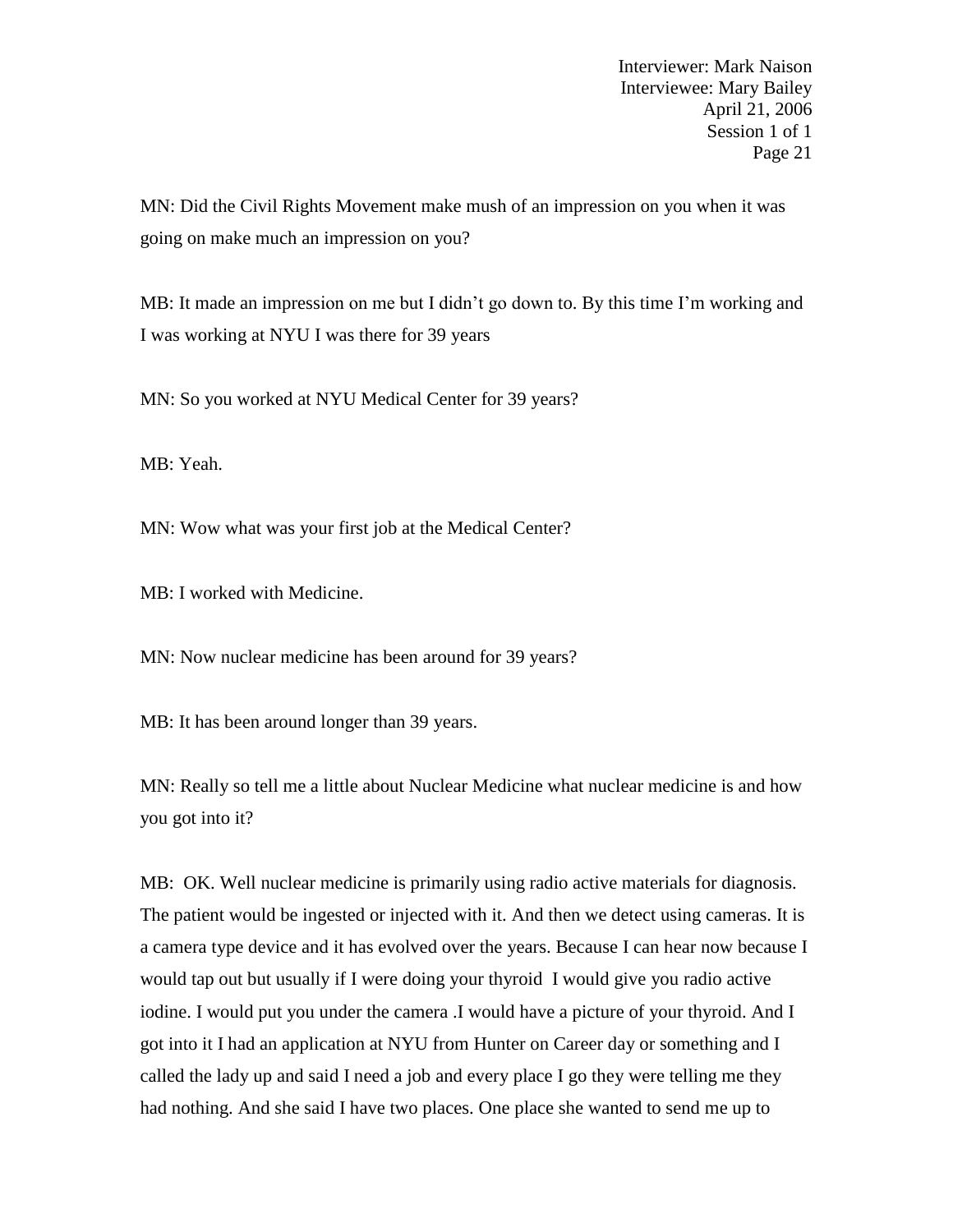Tuxedo New York I said where is it she said I don't know I said you don't know I said I'm a girl from Washington Avenue and I want the Job. So she said I have one more place and she sent me down to at that time it was called University Hospitals down on 20 street and I saw Doctor Milton Freedman who is very well known in field of Radiation Therapy .I did a little of that on the side when the lady went on vacation and he interviewed me and I knew where the fire was what its function was and whatever and he said I like you. It time I got home I had the job for a grand total of \$75.15 that was my salary.

MN: A week?

MB: A week. Thank God a week.

MN: Now was that less than what a nurse got?

MB: Probably so. I mean back in the day everybody's salary was quite low. Which to me was a good salary because my thing was either start making 100 dollars a week. And I got my training on the job.

MN: Right so you were not trained for this?

MB: Right my degrees are in Biology I had a bachelor not a Masters. I had a bachelor with a major in Biology and a minor in Chemistry. I took one course that they had in clinical pathology which was like blood smear just in case.

MN: Now you were in Hunter in the 60's?

MB: Mostly in the evening sessions.

MN: And what were you doing during the day?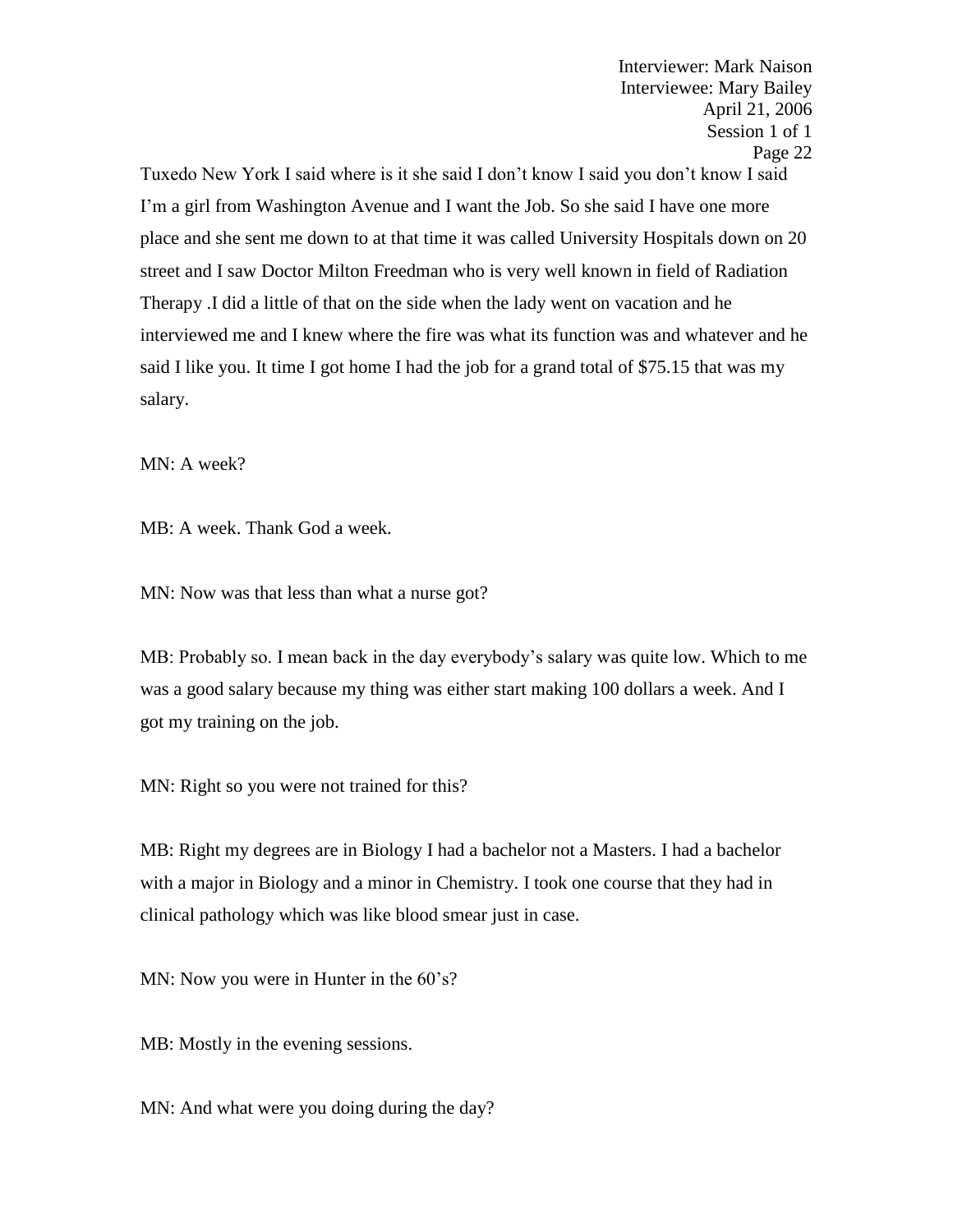MB: Babysitting. I babysat my sister the kid next door and my cousin.

MN: Wow and this was all in the Washington Avenue area?

MB: In Washington Avenue

MN: Now you were doing this to help your mother out and father?

MB: What happen was my mother came home from the pickle factory during the middle of the day one day and she was very upset because she had a feeling that something was wrong with her child and my sister was about 18 months old at that time. And the babysitter said she wasn't feeling well and my sister was standing in the corner with a dirty diaper and a some food in her mouth and crying. My mother said you not going to get a job you're going to take care of Patty. And I said you're going to pay me? Because I was looking for a job. This is right after High School. And she said I'll pay you. Than I had Pat, I had Ricky, and I had Robin. And they were all within a year. Robin and Patty was something like 18-20 months and the other little girl was like two years old.

MN: And then you enrolled into Hunter?

MB: I was already enrolled in Hunter at night

MN: So how long did it take you to finish Hunter?

MB: It took me seven years because I spend the last year in day. Because I looked at my mother and said you want a college graduate you better let me take classes and you take care of your daughter. Because I'm going to finish. And I graduated in 62.

MN: When you graduated you started looking for jobs in Hospitals?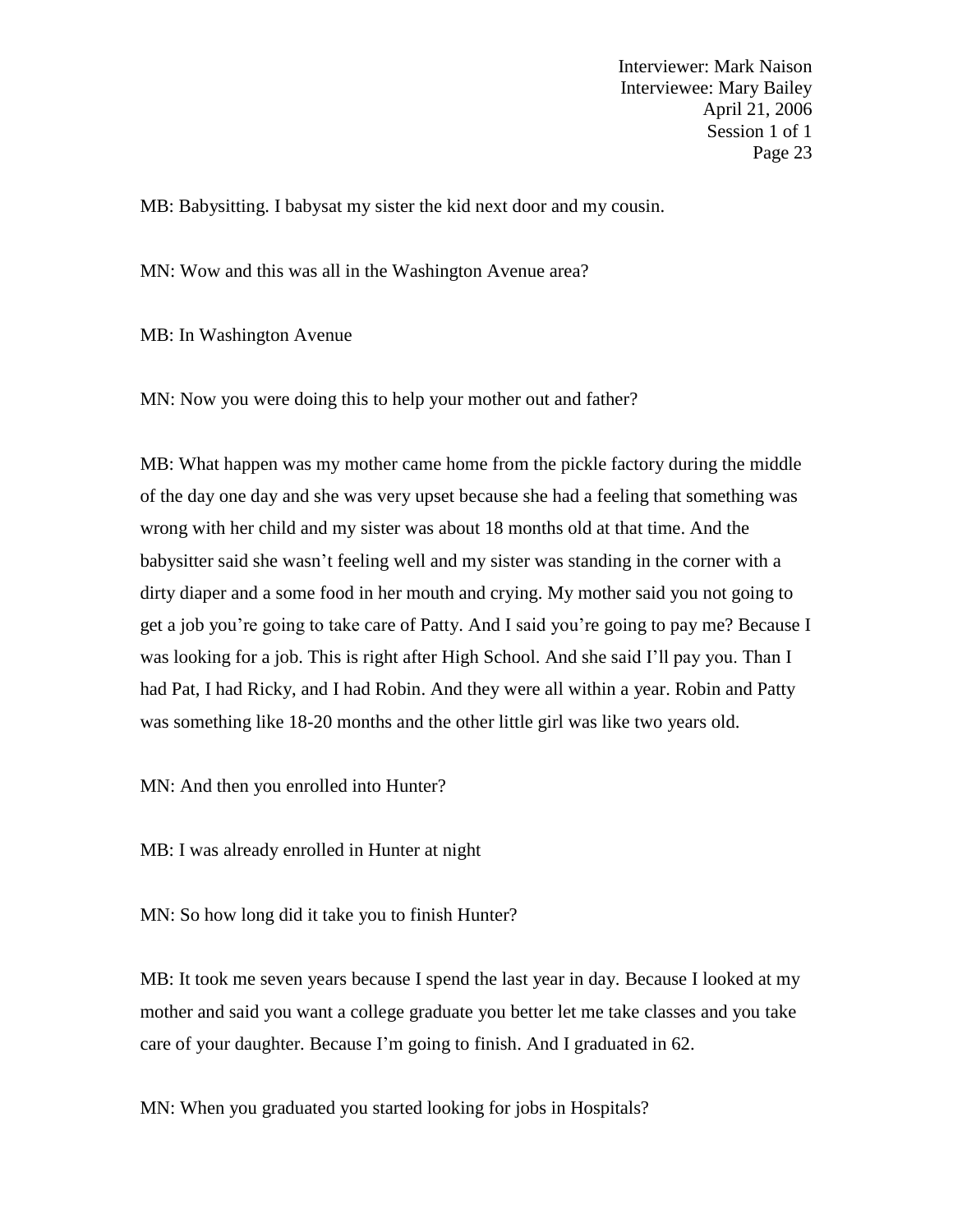MB: Yeah because what I was looking for as I said I wanted to do Hematology some sort of hematological work. Because that's what I was interested in. I had gone to all the Hospitals here there and everywhere and nothing happened. She also sent me to some place else and he said that he couldn't use me because he was studying at the lab. So I went back to her and told her that he didn't like me. I then realized that he was setting up a lab but he could have worked with me.

MN: So you think that racism had something to do?

MB: I thought that because it was '62 so that was where my mentality would be and I thought so also.

MN: So what was experience like when you began working in the nuclear medicine area?

MB: It was. It was actually I had. I don't know what we had a Doctor. A Pilipino doctor and I guess I made little mistakes and everybody make mistakes. I had all this math to do and they didn't have calculators so I was doing everything by long hand don't ask me to divide anything. He was trying his best to get me out. When it came time to show me his scanner which was piece of equipment to do the scanning he turned this knob and in walked Doctor Bamwar and he asked me a question and I told him I didn't know. He said I tell you what in three months I will be Doctor's Freedman's assistant and he says I want you to know this machine in and out. I sat down with the book and I taught my self how to do it. And when we came back I was very upset that he didn't ask me. But he still did. And because of him I think I got to where I got to. When it came time for a raise.

MN: So overall you found this a pretty positive work environment?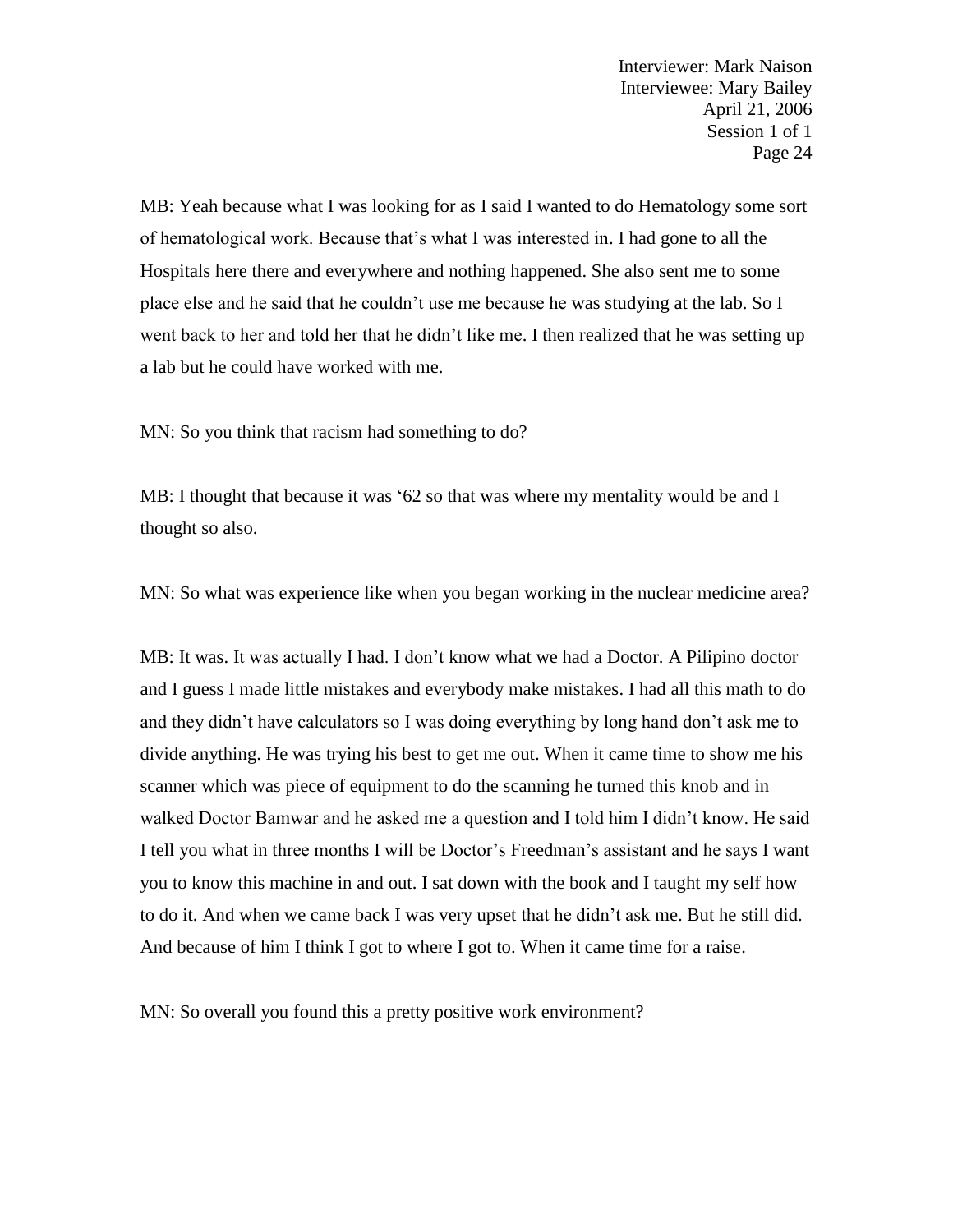April 21, 2006 Session 1 of 1 Page 25 MB: I had a pretty positive work environment. You know I could tell when patients came in and they looked at me when they spoke to me on the phone. They were surprised to see me. One of the biggest things that they would ask me is if I knew this physician. And I would say no. so one day I said is he black or something. She looked at me and said oh. I said everyone has been asking me and he actually was. Another sign was one of the nurses. She had been talking to me on the phone talking and talking and then she gets to meet me and she is shocked. I could see it on her face. Oh she said I thought that you were a much larger lady. I said why is it because of my voice she said yeah you sound like you are a big lady. I said yeah right. Possibly I had a good experience there.

Interviewer: Mark Naison Interviewee: Mary Bailey

MN: Now when did your family move away from Washington Avenue?

MB: 1959 we had to move. And you know the reason why we had to move

MN: They were going to build Claremont Houses.

MB: Right. That was a project that started when I was in Junior High School because they would send questionnaires home and they would ask if they had vermin or whether how many people were in the family how many rooms etc- - Are you okay?

MN: Yeah.

MB: Oh see that's the medical.

MN: I'm just very tired. I was up in Schnectady.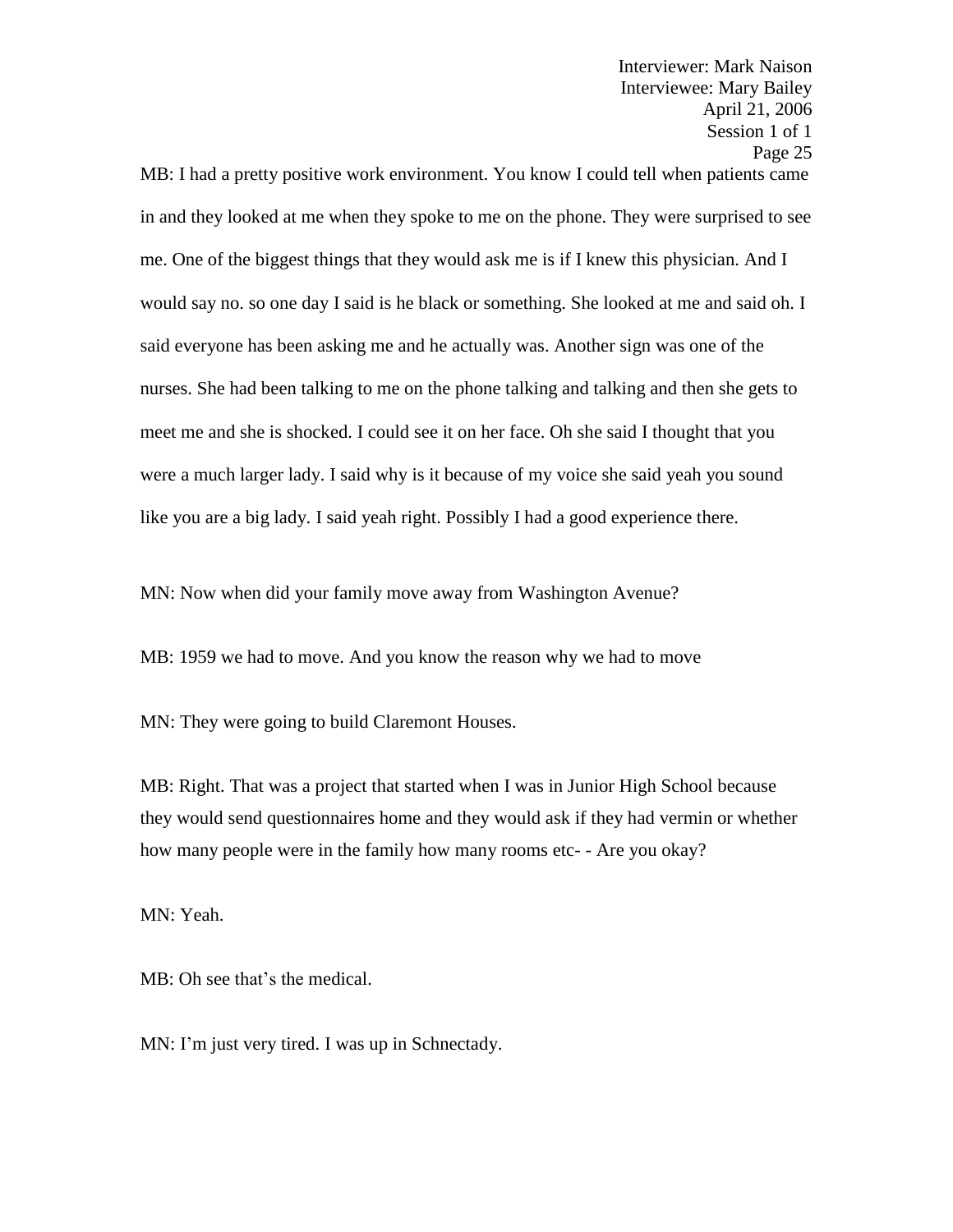Interviewer: Mark Naison Interviewee: Mary Bailey April 21, 2006 Session 1 of 1 Page 26 MB: And then around because actually where I lived was called Golden Morris Houses cause they broke it down in sections. They grew the projects there. We moved to the projects.

MN: So you moved into Goulden and Morris.

MB: No. We moved into Melrose.

MN: Oh you moved into Melrose Houses.

MB: We moved into Melrose because by this time my mother wasn't working I was still in college and at that time they had low rent, mid-rent, and high rent. It was either a low rent or mid rent.

MN: And what year did you move into the Melrose Housing?

MB: I think '59.

.

MN: And what was that like?

MB: You have to remember I was a young adult. I was going to school I was going to work.

MN: Did it seem like it was a fairly clean place

MB: It was clean it was different the next door neighbor was Jewish we had a family down the hall who were Cuban I think they were Hispanic and there was another black family and there was the lady with the five boys that lived directly in front of us.

MN: Now how long did you live in the Melrose Houses?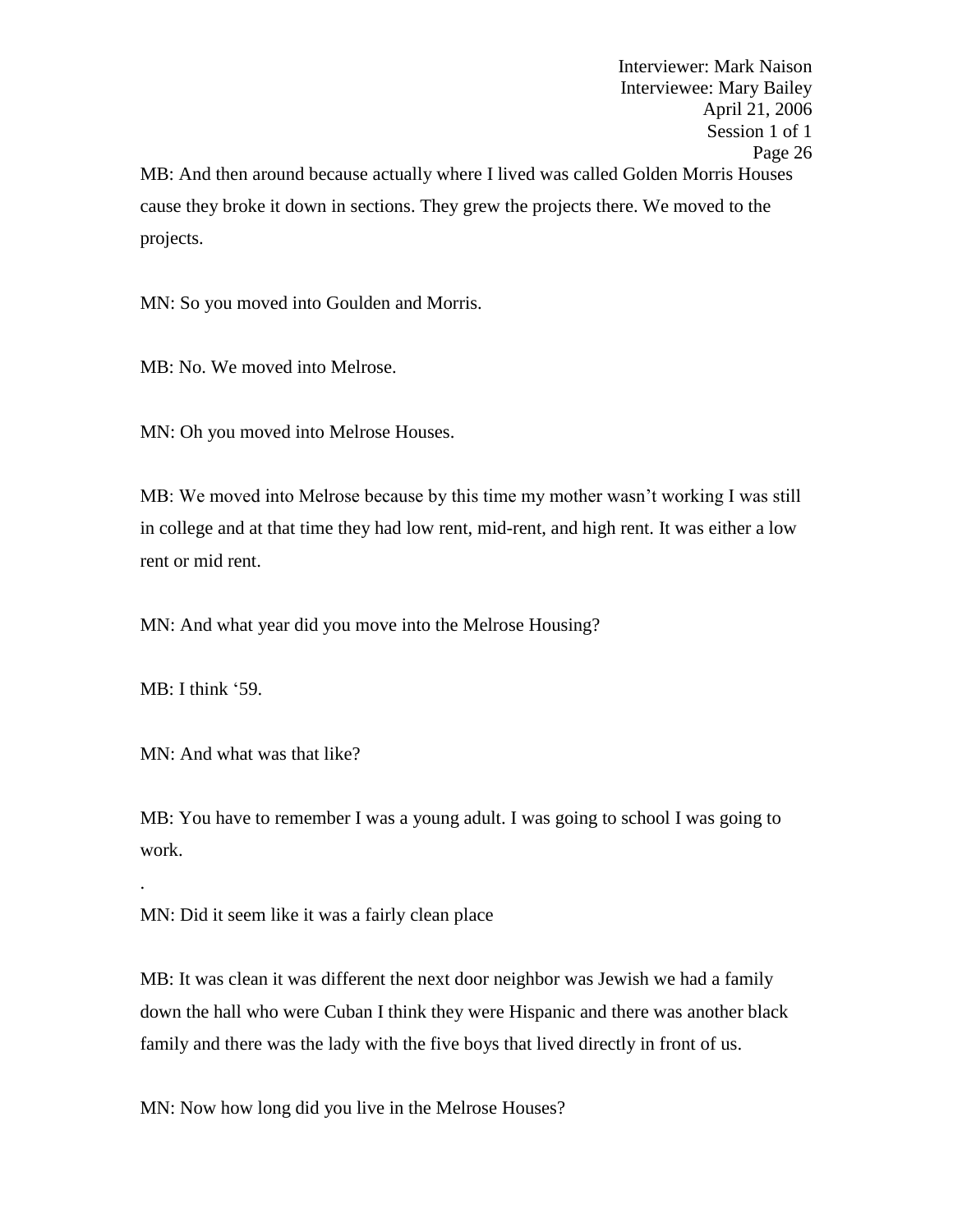MB: We lived in the Melrose until I started working which was in 1962. And in 1962 because I started to work the income went up. We moved over to St.Mary's.

MN: Which was middle income?

MB: St. Mary's was higher income we moved there and that was kind of you know you were suppose to be considered somebody.

MN: Okay St.Mary was considered to be a cut above Melrose or Patterson.

MB: A cut or two above Melrose.

MN: And what street on St. Mary's.

MB: We lived on Hallow Avenue - - 550 Hallow Avenue.

MN: How long did you live there?

MB: I lived there until my mother died in 1968. My stepfather died there in 1995.He was sill there.

MN: He was still in the St. Mary's Housing?

MB: In the same two bedroom apartment.

MN: Now what floor were they on.

 $MB: 10^{th.}$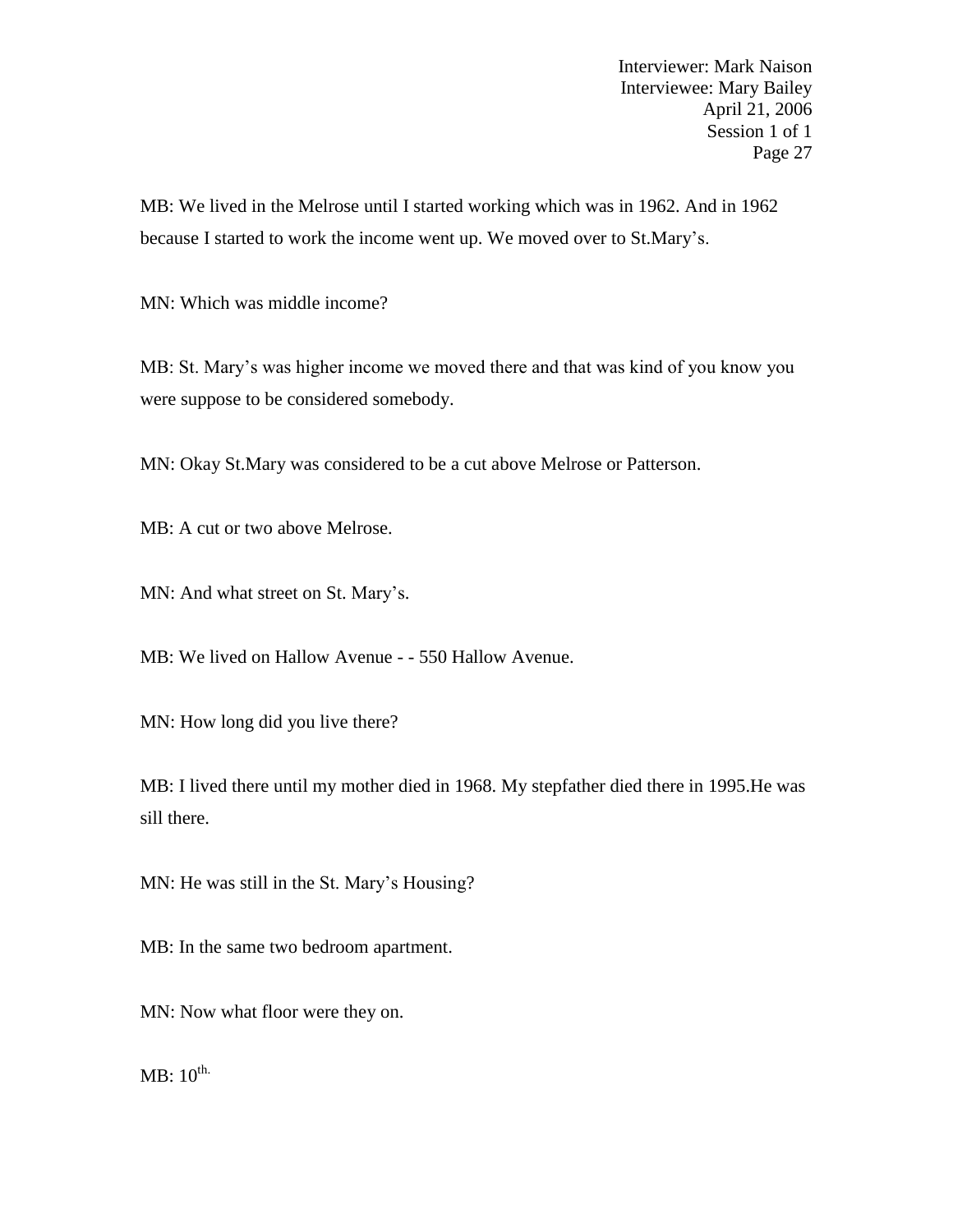MN: Now we interviewed somebody from the St. Mary's Housing named Shelly Sanderson who's a Spanish teacher at P.S.153 and she said she remembered looking out the window and seeing in the late 60' early 70's the houses in College Avenue burning.

MB: See I wasn't there in the late 60's I don't remember that because we moved there in the late 60's.

MN: Maybe that was in the 70's. So where were you in the 70's in the Bronx?

MB: I was where I am now in the North East Bronx.

MN: The North East Bronx. So you weren't in the South Bronx when the fires and all that stuff started?

MB: No. I don't think so - - no. I mean there was some stuff.

MN: Did you visit people?

.

MB: No it was a while before I went back and I went back by the 55 and I was kind of shock because Washington Avenue when you got of at Claremont Parkway. It was all whites. When I went back everything was gone you know I'm still kind of shocked.

MN: So the area that was burned was the area which was a little more.

MB: I think it was all they missed the projects.

MN: See the projects stayed up.

MB: Right the projects stayed for the donation I don't know about the people.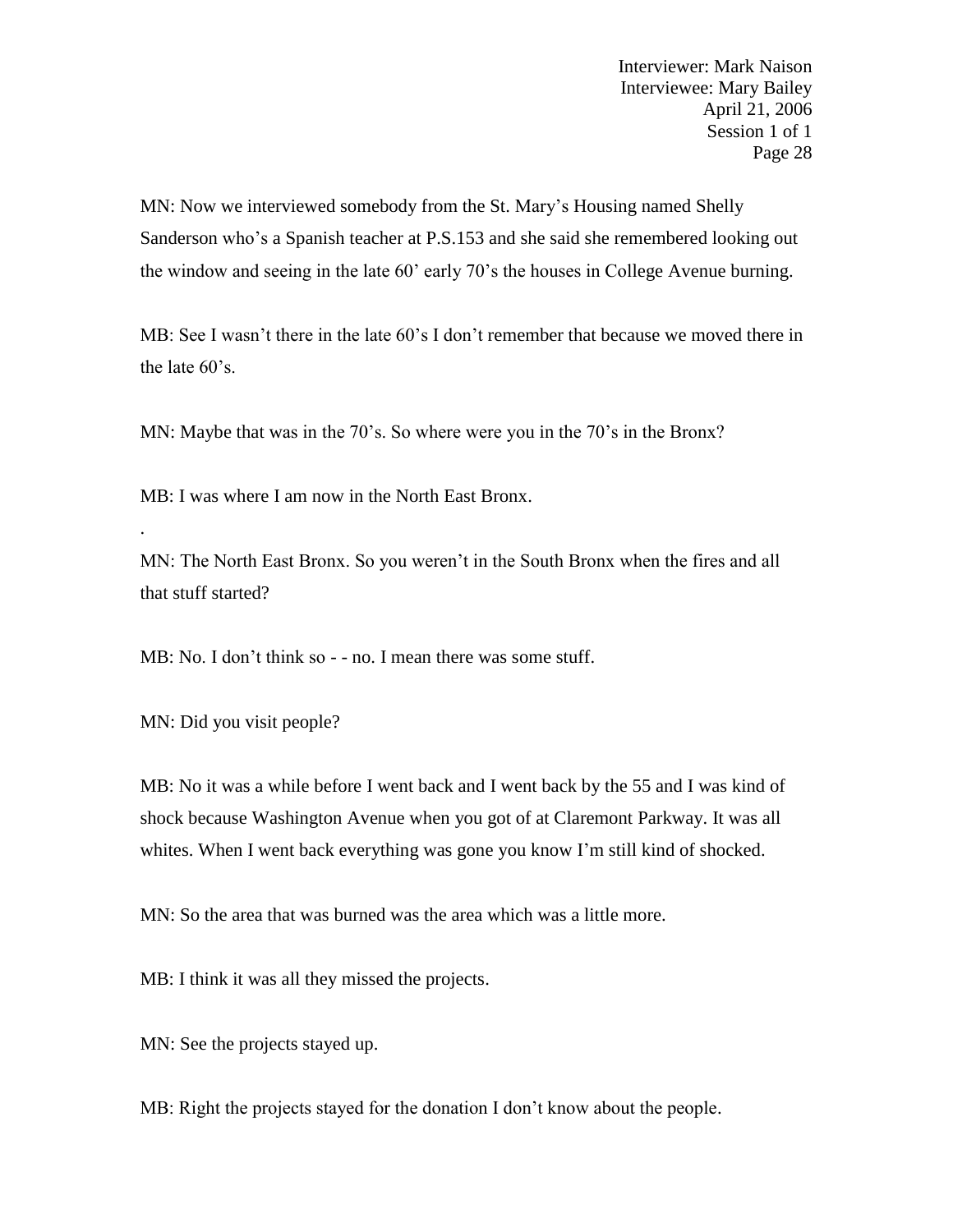MN: what were the Bathgate Ave markets like?

MB: Well let me see now. My mother and I would go to go to the fruit stands well I'm talking about Claremont Parkway and about 173-174 Street.

MN: That's where they were.

MB: Yeah that where they were yeah so you know Claremont Parkway is where you had toy sale called Ginzzies. I think there were house near I m trying to visualize it. But Bathgate Ave. then had fruit stands you had clothing stores you had fish markets. I knew somebody who had a fish market. And I said I don't like fish markets. I remember also when I was a kid there was a fish market and they had this big black fish I think they said its mullet and the guy would take a mallet hit the fish on the head you know.

MN: It was a live fish.

MB: Right it was a live fish. I couldn't understand why I said I can't stand that. I can't go into fish markets now.

MN: Now did your family go picnicking in Crotona Park?

MB: My step father used to that's how safe it was. He would take his blanket and his six pack he'd go sleep out in Crotona Park.

MN: He'd go sleep out in Crotona Park in the summer on a blanket with a six pack of beer and sleep in the park. Wow did other people do that too?

MB: Yeah it was safe.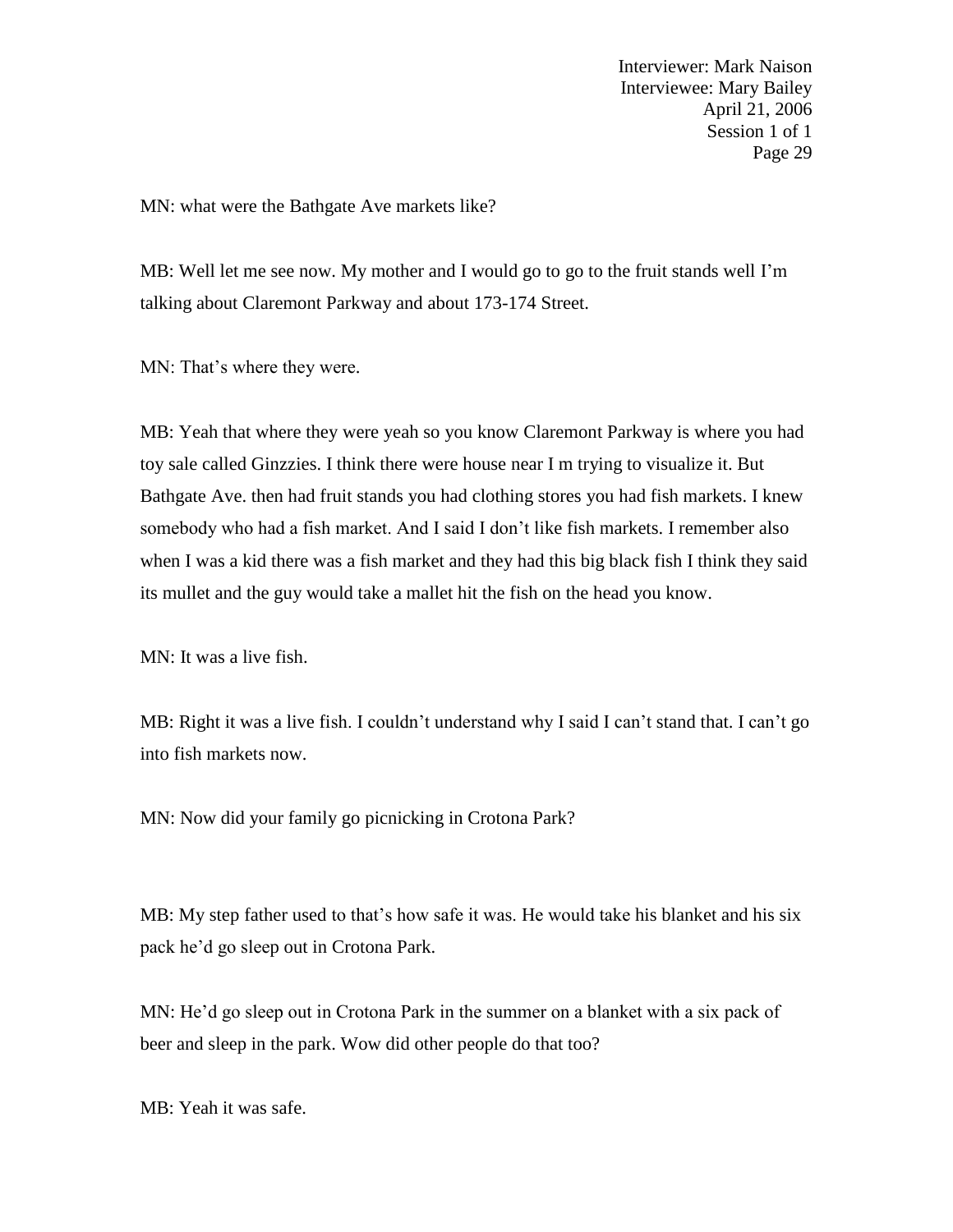MN: That's amazing so people slept the night if they wanted to.

MB: Yeah if they wanted to.

MN: This was in the 50's.

MB: Yeah this was in the 50's.

MN: And your building, you left your door opened all the time.

MB: Yeah we left our door opened. But then that when things started to change you know.

MN: Was there any point that which you thought the Bronx was getting dangerous?

MB: Before the 60's.

MN: Yeah.

MB: No not really in fact I used to feel kind of safe. Because when I got older I started to going to dances other than St. Paul's we would go down to Hunts Point and it was some place else that.

MN: Embassy Manor.

MB: No it was Savoy Manor. Because the regular Savoy.

MN: Did you ever go to the Hunts Point Palace?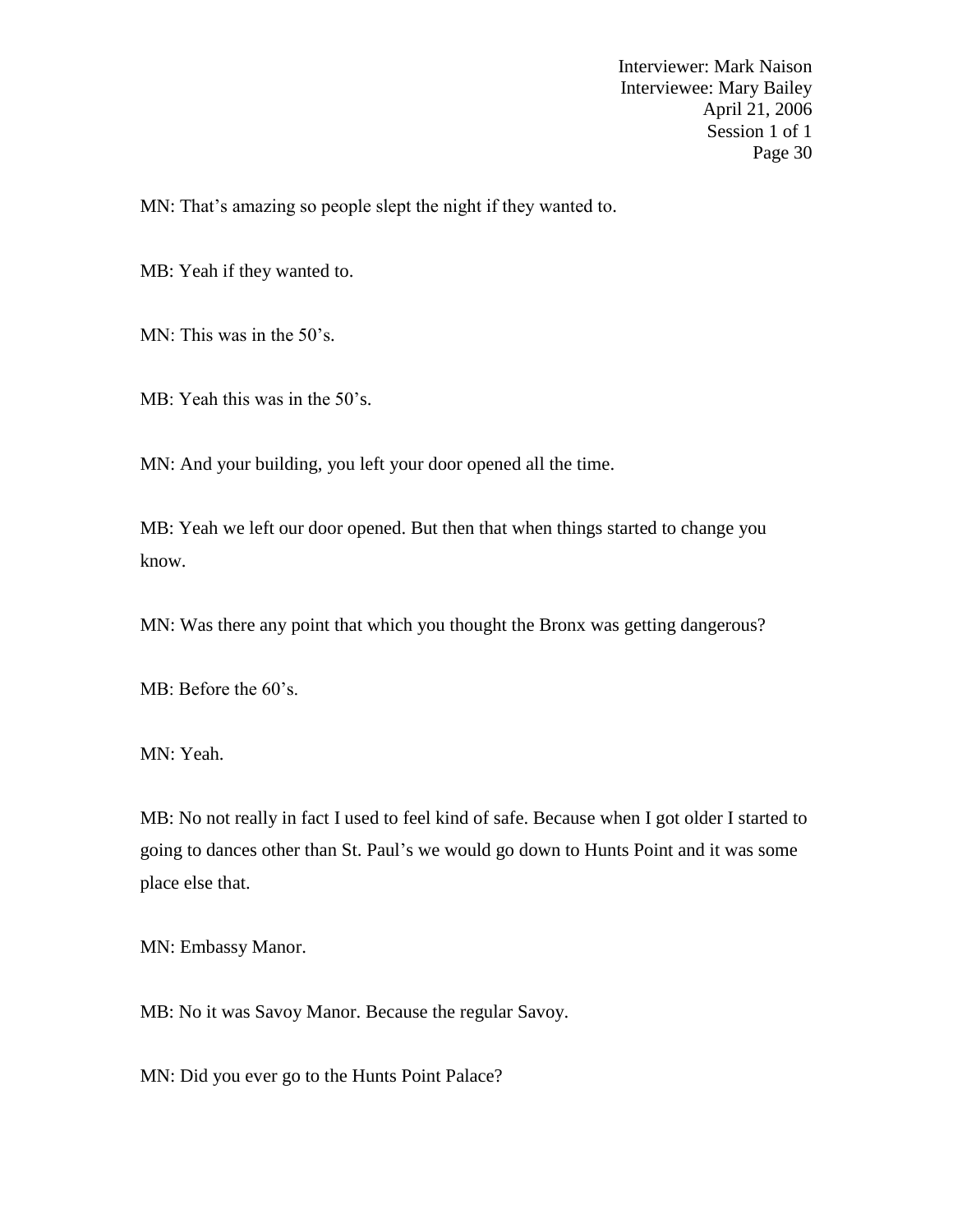MB: Yeah I said the Hunts Point Palace. Yeah we would go there oh yeah.

MN: Now did you dance to Latin Music.

MB: Oh sure I teethed to Latin music I mean what it is now because it got-

MN: Who is some of your favorite Latin Artist from back in the day?

MB: I never knew them from Artist because I never remembered.

MN: But you danced Mambo?

MB: Yeah. I used to like Mambo number 5 and I can really remember but all of the Latin music the bop and all that kind of stuff. You were saying about safety I would go to a dance with my friends and of course we take the train home no taxi and when I left them I was the only that was going to go the opposite direction and I walked up and I felt safe and sometimes in fact I ran into this guy he wasn't a nice guy but I went to school in fact he was in both of my pictures and he said what are you doing out here Mary. I said I'm coming from a dance he said "you know you shouldn't be out" and he said "I'll walk you Home" and I never thought of him walking me home. He walked me home I rang the bell and when I got upstairs I yelled back out "I'm upstairs." Did you know I felt safe.

MN: So is there anything that you left out that you would like to put on record?

MB: Like what?

MN: Things that were important to you growing up, memories of your family and the neighborhood and the Bronx.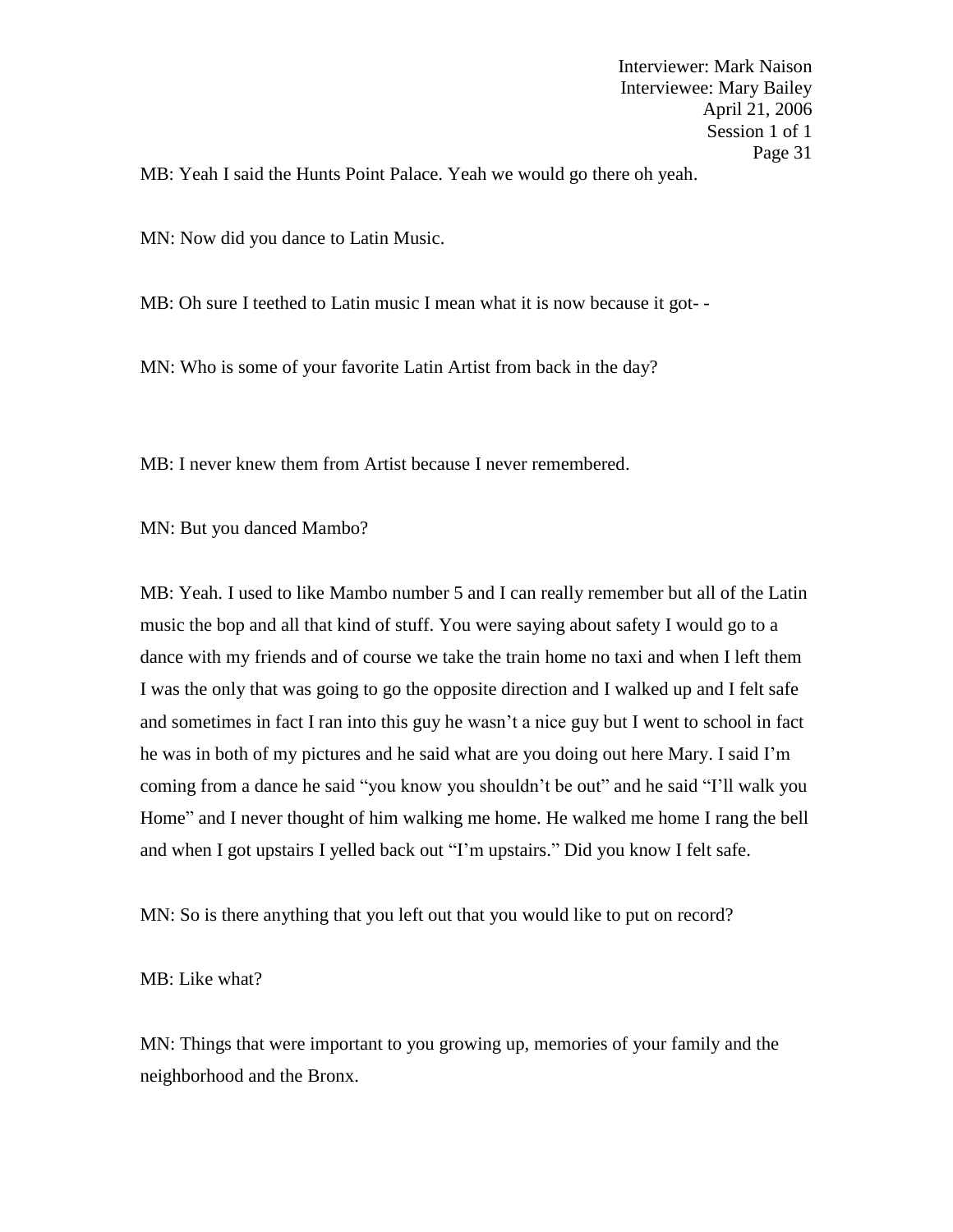MB: I guess. What happen to some of the friends I had you know lots of them got married I never got married. A lot of them got married and moved a way and had families but I think on a whole I think most of them did well.

MN: So as a cohort so you think most of them did well professionally?

MB: Did well professionally and some of them in fact I have been friends with over 60 years and she is in Florida now she was an LPN. She started at York vocational school which was supposed to be teaching her nursing I could have told her it wasn't nursing but.

MN: Right a lot of the women went into health careers or education?

MB: Most of my friends went into education health you know. I'm the only one who went into medicine.

MN: Anything else you can think of? Did you ever get serious about like religion when you were a teenager?

MB: Actually I made all of my sacraments at I was a teenager I was about 13-14 years old getting ready to leave 55 and I went for religion instructions And it was by then I knew that the Baptist church particularity that Baptist church because I was a very little girnd I went with my friend and her mother and they passed the basket around they sattod there and counted the money and the minister Reverend j was his name and he said to me he said I have x amount of dollars he said if you are wearing pants that means you are a man put a dollar in the pot. I was 9; 10 years old I said suppose that you don't have a dollar. I said to myself that's not for me. And when I got older I started going back and my mother started going back.

MN: To Saint Augustine's?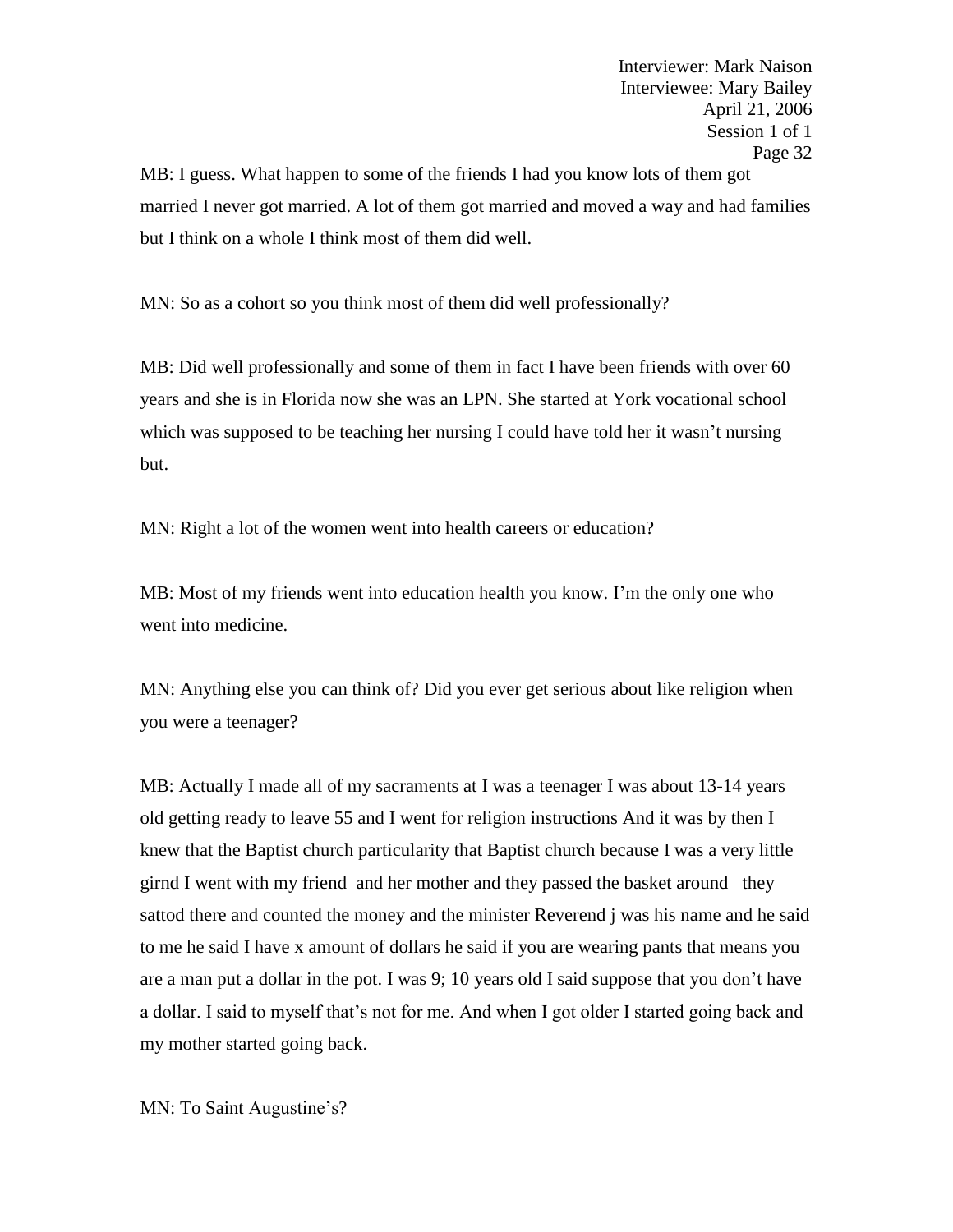MB: She went back to St. Augustine's because my sister came home she came along and by this summer I was in Trenton church.

MN: What was St. Augustine's like when you were there?

MB: You know I didn't do very well. Catholic Church weren't very active then you know. I went to mass and it was okay and I was with father Howl J.Sullivan. He was kind of mean. It's a very beautiful church. I don't know if you have seen it

MN: I have been there several times.

MB: I don't have any pictures but the old church had stained glass.

MN: Oh wow!

MB: And the altar that they have on the side that was part of the main altar. And it was well attended it was mix where else did I go. Then I went to the other church. The Immaculate on 150<sup>th</sup> street and that was. Wherever I moved there was always a Catholic church and not only that the neighbors were also mixed because when I moved into Melrose there was Our Lady of Pity, St. Aderburg's, Immaculate Conception these were all different churches and these churches had a little bit of everybody.

MN: Right.

MB: Our Lady of Pity was the Italian Church near Morris Avenue. So both the neighborhood and schools were mixed. My sister went to school in Immaculate Conception and I'm still very active in church.

MN: Which church are you a member of?